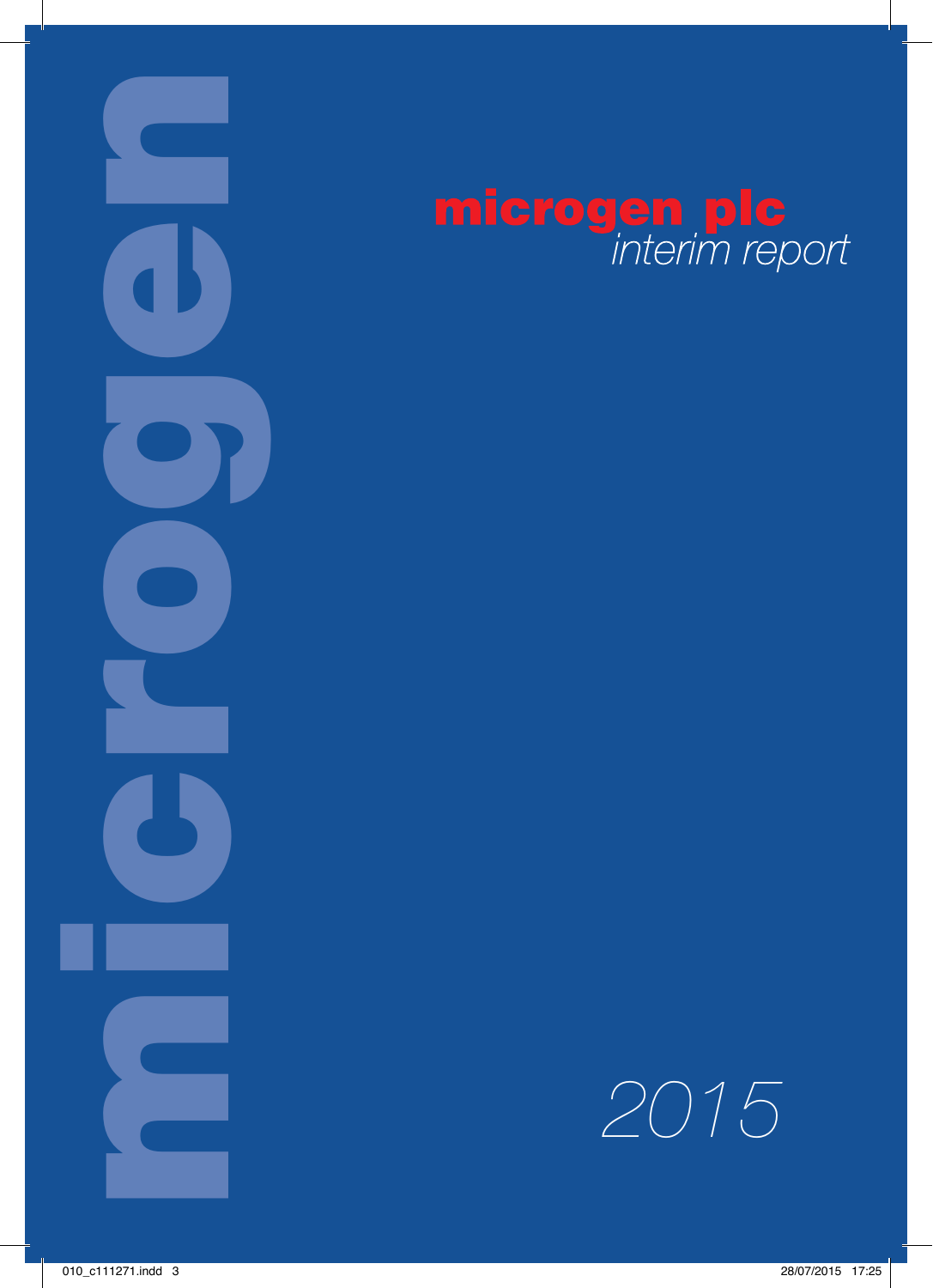# *Highlights*

Microgen reports its unaudited results for the six months ended 30 June 2015.

- $\bullet$  Revenue growth of 7% to £15.8 million (H1, 2014: £14.7 million). 88% of 2015 planned revenue now contracted with good visibility of 98% of current year plan revenue\*
- **•** Group adjusted operating profit increased to £3.9 million (H1, 2014: £3.7 million)\*\*. Group operating profit on a statutory basis of £3.9 million (H1, 2014: £3.3 million)
- l Adjusted basic earnings per share increased 19% to 4.3 pence (H1, 2014: 3.6 pence). Basic earnings per share increased to 4.2 pence (H1, 2014: 3.2 pence)
- $\bullet$  Interim dividend increased by 27% to 1.4 pence per share (2014: 1.1 pence per share)
- Strong balance sheet with cash of £15.6 million (H1, 2014: £37.9 million) and net funds of £0.9 million (H1, 2014: £20.2 million) following corporate cash outflows of £23.6 million in the past 12 months (returns to shareholders and acquisition consideration)

#### **Aptitude Software**

- **•** Performance ahead of Board expectations led by strong demand for services from customer base both in North America and Europe
- **e** Revenue growth of 13% to £8.5 million (H1, 2014: £7.6 million)
- Operating profit increase of 25% to £1.0 million (H1, 2014: £0.8 million)
- **•** Continued progress in the telecommunications sector with Aptitude Revenue Recognition Engine licensed to a further major North American telco in July 2015

#### **Financial Systems**

- **.** Acquisition of Jobstream Group Limited separately announced today, following on from the acquisition of Unity Software (December 2014) and Finalysys (June 2015)
- Revenue of £7.3 million (H1, 2014: £7.2 million) in line with Board expectations
- $\bullet$  Adjusted operating margin 49% (H1, 2014: 50%)\*\*
- **•** Trust & Fund Administration revenue growth of 20% to £2.7 million (H1, 2014: £2.3 million)

\*Revenue from recent acquisition of Jobstream Group Limited excluded from calculations

\*\*Throughout this statement adjusted operating profit and margin excludes non-underlying items, unless stated to the contrary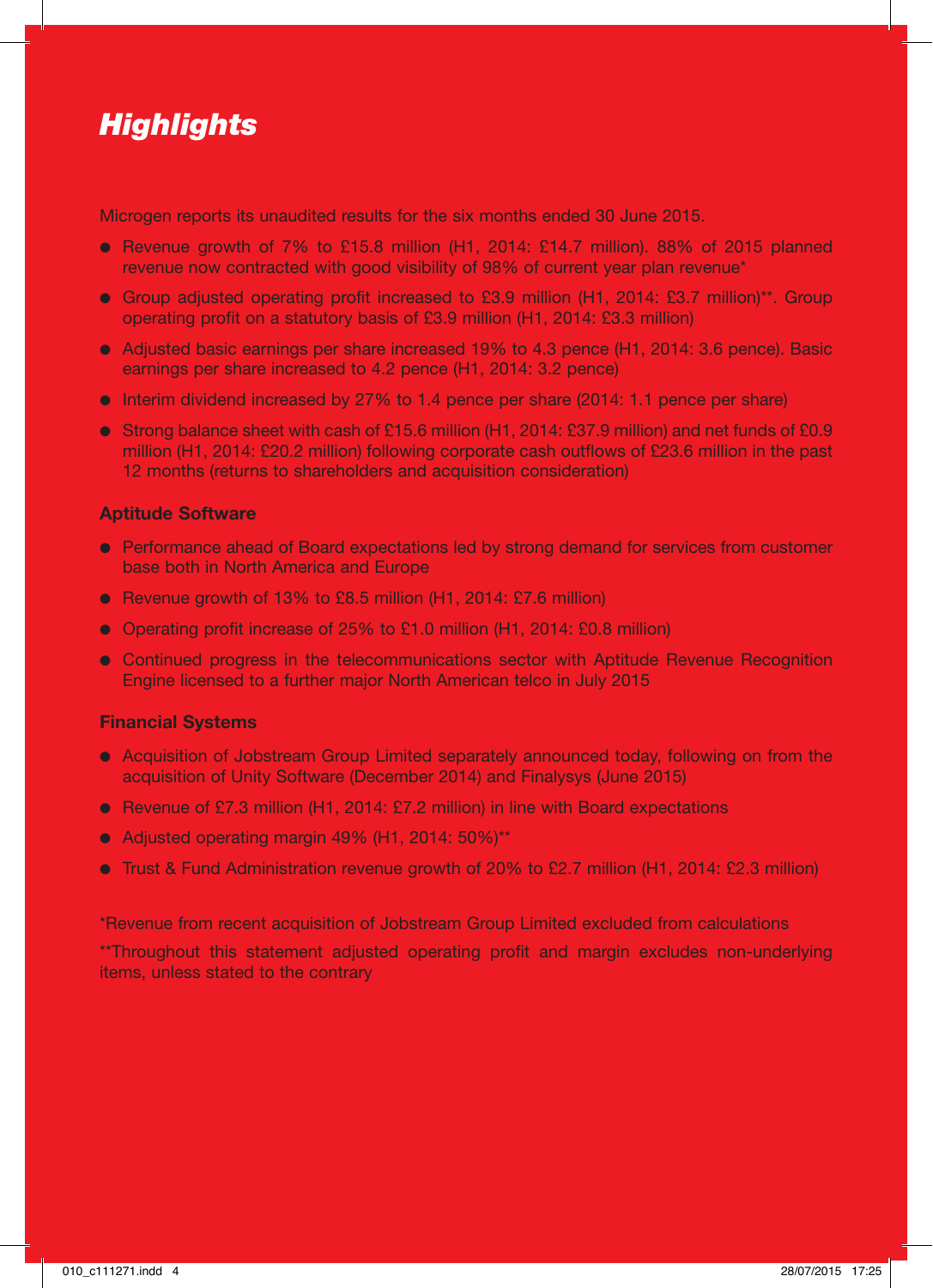

Microgen plc has continued its track record of resilient financial performance and has made good strategic progress in both of its operating businesses. Organic revenue growth and increasing profitability are reported in Aptitude Software together with further penetration into the telecom sector. Within the Financial Systems business, growth in the Trust & Fund Administration product segment more than offset the decline in other areas, a trend anticipated to continue following the acquisition of Jobstream Group Limited announced today, which further strengthens the Group's position as a leading provider in this market.

### *Aptitude Software Report*

The Aptitude Software business ("ASL") has reported financial performance ahead of the Board's expectations. In addition to this organic growth and increasing profitability, ASL has also increased penetration into the telecommunications sector with a major new North American telco contract following the period end for the Aptitude-based Revenue Recognition Engine application.

The business has seen strong demand for services from the Aptitude Software customer base, both in North America and Europe contributing to revenue growth of 13% to £8.5 million (H1, 2014: £7.6 million). Services revenue grew to £3.9 million (H1, 2014: £3.1 million) whilst software revenue increased to £4.6 million (H1, 2014: £4.5 million) with the benefit of recent new Aptitude wins more than compensating for the end-of-life of the legacy OST-BR product in 2014. The revenue growth has produced an increase in operating profit to £1.0 million (H1, 2014: £0.8 million), a margin of 12% (H1, 2014: 11%).

In terms of product development investment, ASL continues to extend the multi-platform capability of Aptitude with an interface to SAP HANA scheduled for release in the second half of the year. This multi-platform strategy will then include not only traditional platform suppliers such as Oracle, IBM and Teradata, but also new emerging platforms such as SAP HANA and Hadoop. Combined with the application model focussing on high performance finance engines (such as the Aptitude Revenue Recognition Engine and Aptitude Allocation Engine) which have been launched since the 2013 strategic review, the multi-platform approach continues to expand the market opportunity for Aptitude.

### *Financial Systems Report*

A strategic objective of the Financial Systems business is to increase the proportion of its revenues from the Trust & Fund Administration ("T&FA") sector, where the key product Microgen 5Series has continued to make good progress in 2015 with several new business contracts signed. T&FA revenues grew by 20% to £2.7 million (H1, 2014: £2.3 million) representing 37% of Financial Systems' revenue (H1, 2014: 32%).

This strategy is further enhanced by the announcement today of the acquisition of Jobstream Group Limited ("Jobstream"). This follows the successful integration of Unity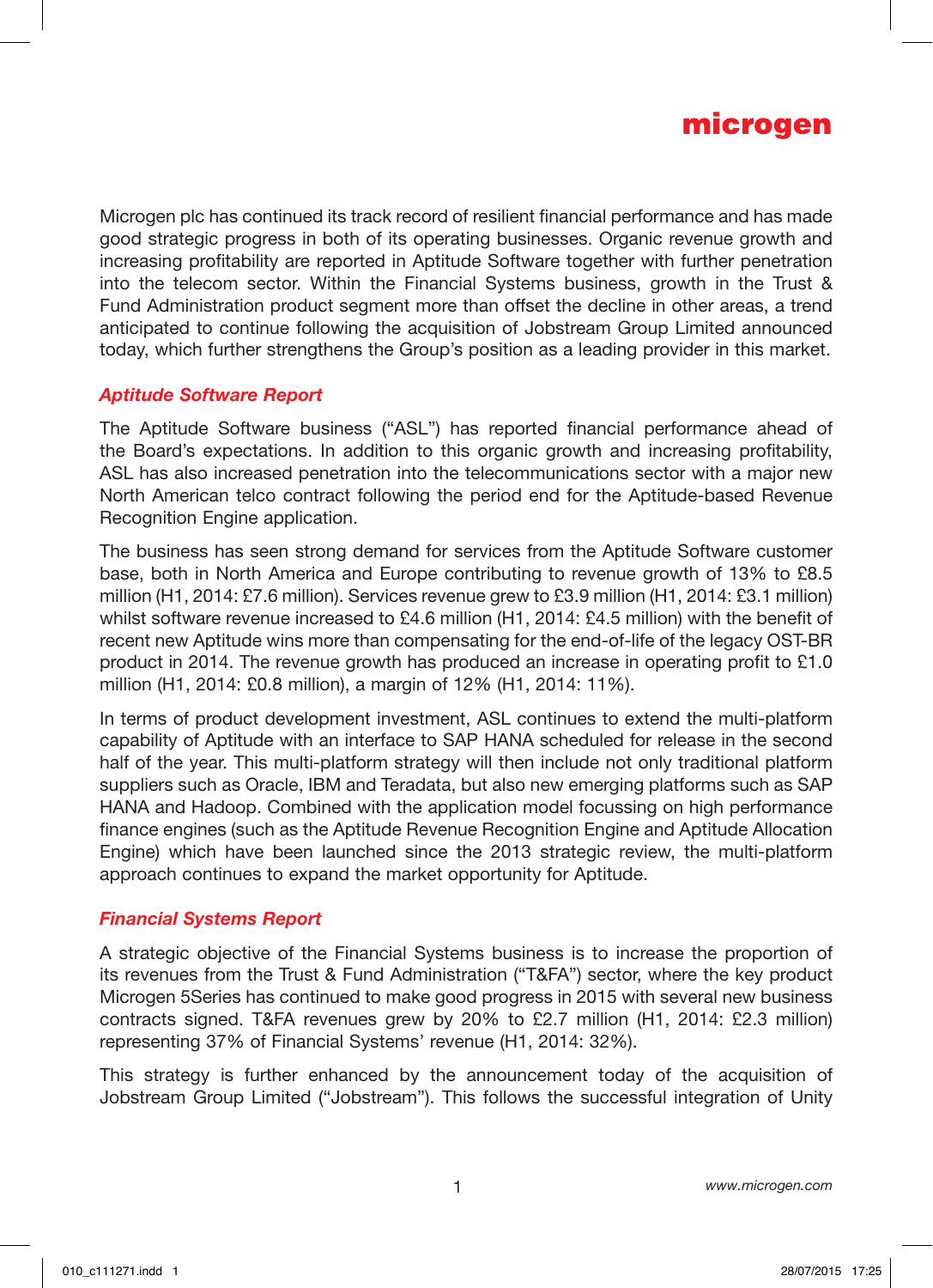

Software, acquired in December 2014, and the June 2015 acquisition of Finalysys. Jobstream provides T&FA software principally for the offshore finance industry and further increases the client and recurring revenue base in this product category. The Board continues to believe that the strategy of consolidation in this fragmented market sector, as set out in the 2013 strategic review, offers an attractive opportunity to shareholders and the T&FA category would now exceed 40% of Financial Systems' revenue on a pro-forma basis.

Revenue from the payment software product line remains stable at £0.7 million (H1, 2014: £0.7 million) while the Application Management business reports revenue in line with Board expectations at £3.9 million (H1, 2014: £4.2 million). The Application Management business comprises a number of software solutions focussed principally on financial services. Consistent with the maturity of the solutions provided by the business it is the Board's expectations that revenues will continue to reduce in line with recent periods, but continue to contribute for an extended future period due to the high levels of recurring revenue and strong margins.

In total, the Financial Systems business reported revenue of £7.3 million (H1, 2014 : £7.2 million) with continued strong adjusted operating profits of £3.6 million (H1, 2014: £3.6 million) representing an adjusted operating margin of 49% (H1, 2014: 50%).

#### *Group Financial Performance*

Aggregating the business units, revenue for the six months ending 30 June 2015 was £15.8 million (H1, 2014: £14.7 million). Including Group costs of £0.7 million (H1, 2014: £0.8 million), adjusted operating profit is ahead of the Board's expectations at £3.9 million (H1, 2014: £3.7 million).

Operating profit on a statutory basis was £3.9 million (H1, 2014: £3.3 million) after nonunderlying items of £0.1 million (H1, 2014: £0.4 million). The Group reported a profit for the period attributable to equity shareholders of £2.9 million (H1, 2014: £2.4 million). In accordance with IFRS, the Board has continued to determine that all internal research and development costs are expensed as incurred and therefore the Group has no capitalisation of development expenditure.

The total tax charge of £0.7 million (H1, 2014: £0.7 million) represents 20.0% of the Group's profit before tax (H1, 2014: 21.5%).

The Group continues to have a strong balance sheet with net assets at 30 June 2015 of £37.7 million (H1, 2014: £55.5 million), including cash at 30 June 2015 of £15.6 million (H1, 2014: £37.9 million), and net funds at 30 June 2015 of £0.9 million (H1, 2014: £20.2 million) following corporate cash outflows of £23.6 million in the past 12 months (comprising £22.2 million returned to shareholders by way of dividends & the B/C Share Scheme, together with consideration related to acquisitions of £1.4 million).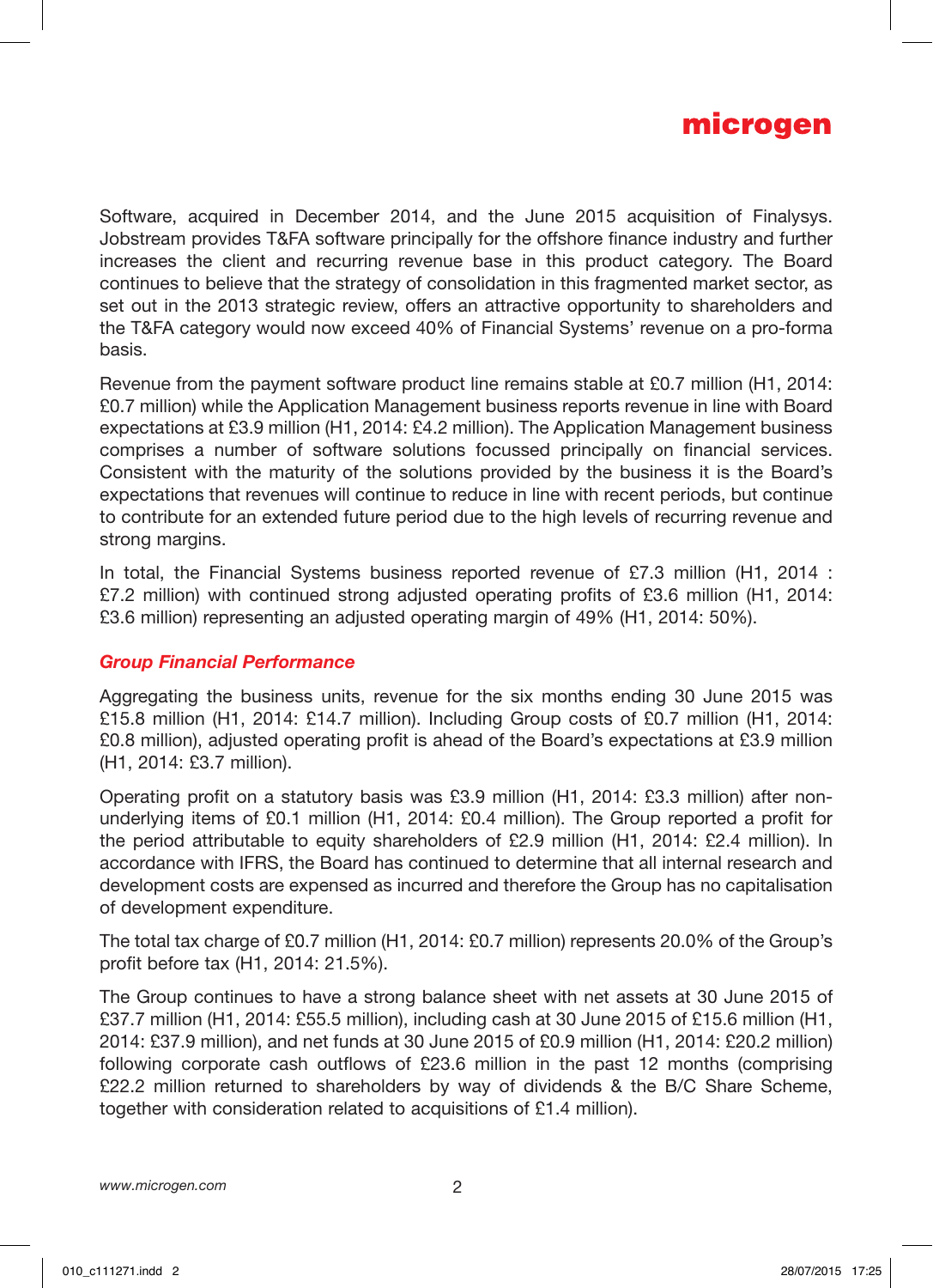

#### *Dividend*

The return of cash to shareholders via the B/C Share Scheme in April 2015, completed the programme initiated in October 2008, during which time the Board has returned £70 million, equivalent to 190% of the market capitalisation at the time of initiation. The Group is now focussed on executing the defined strategies for the Aptitude Software and Financial Systems businesses in order to continue to deliver value to shareholders.

Even after this substantial return of capital the Group maintains a strong balance sheet. The Group paid dividends in the year ended 31 December 2014 of £2.5 million, equivalent to 3.3 pence per share, which was covered 3.0 times by the Group's adjusted operating profit and 3.2 times by the Group's cash flows generated from operating activities. The Board has assessed the prospects of the Group and, in view of the resilience of the Group's financial performance, considers that the total cost of the dividend should be maintained at the level prior to the 2015 share consolidation. Therefore the interim dividend will be increased by 27% to 1.4 pence per share (2014: 1.1 pence) which will be payable on 28 August 2015 to shareholders on the register at the close of business on 7 August 2015. On this basis, and, subject to normal shareholder approval at the 2016 Annual General Meeting, the full year dividend would increase from 3.3 pence to 4.2 pence per share, a yield of 3.8% on the mid-market closing share price on 15 July 2015.

#### *Board Succession*

The Board has appointed a sub-committee of the Nomination Committee, headed by Ms Vanda Murray OBE, to evaluate potential candidates for Chairman. An external search firm has been appointed to assist in the process. The appointment is taking slightly longer than originally anticipated and the incumbent Chairman has, at the request of the Board, agreed to continue in office beyond the expiry of his contractual notice period to ensure a smooth transition.

It is anticipated that Tom Crawford, Managing Director of Aptitude Software, and Simon Baines, Managing Director of Financial Systems, will join the Microgen plc Board as part of the transition from an Executive to a Non-Executive Chairman. Both Managing Directors have been in their respective roles for several years, have well–established management teams in place and, as the results today clearly demonstrate, are performing well against the defined business strategies, as set out in the 2013 strategic review.

#### *Summary*

With the Group's high level of recurring revenue and a prudent operating model, Microgen has a long track record of consistent and resilient financial performance. The 2013 strategic review defined clear strategies for the operating businesses and the operating management teams are making good progress against these strategic plans. Combined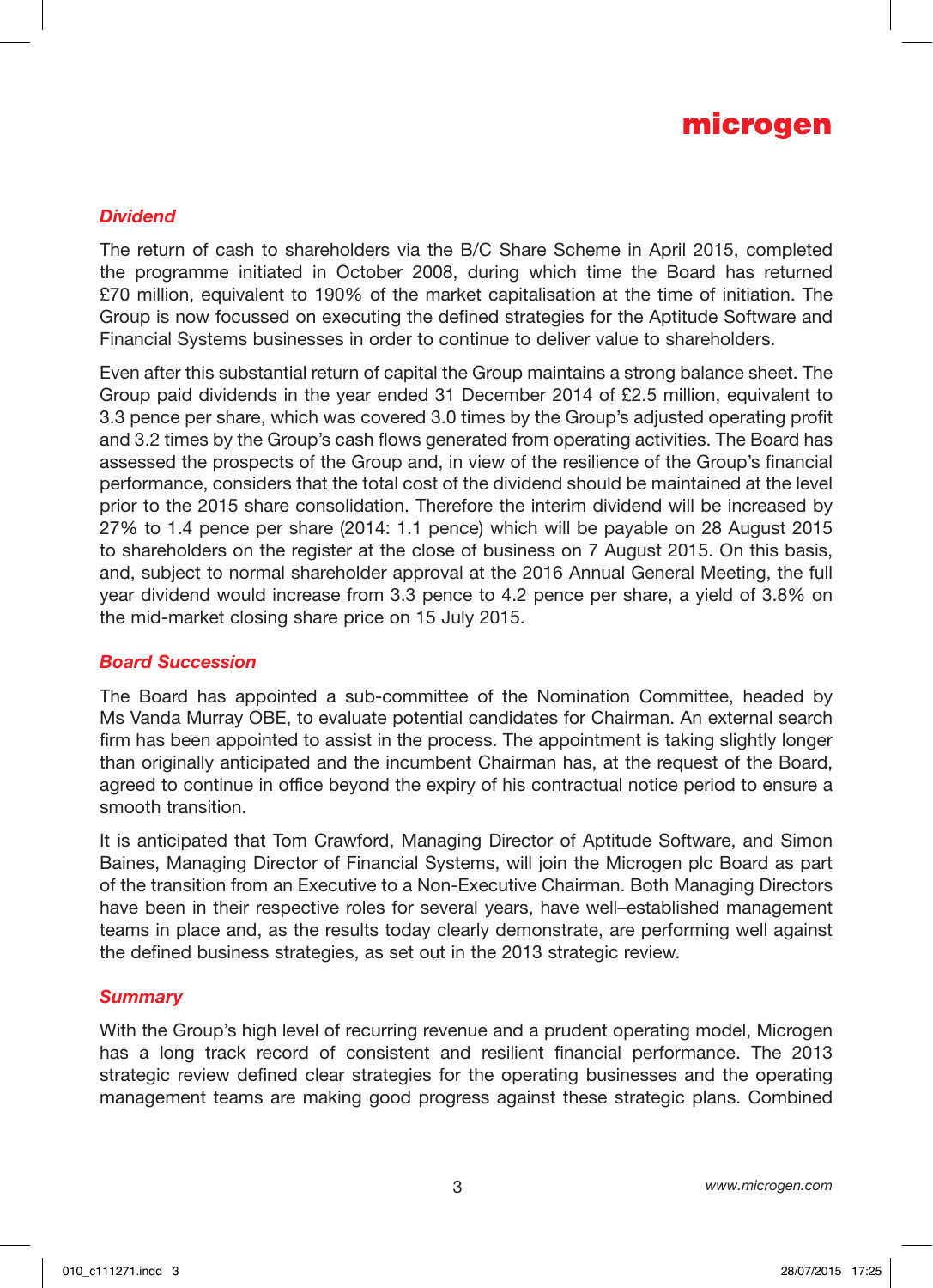

with the strong balance sheet and attractive dividend yield, the Group is well positioned to continue to deliver value to shareholders in the future.

### *Statement on Principal Risks and Uncertainties*

Pursuant to the requirements of the Disclosure and Transparency Rules the Group provides the following information on its principal risks and uncertainties. The Group considers strategic, operational and financial risks and identifies actions to mitigate those risks. These risk profiles are updated at least annually. The principal risks and uncertainties detailed within the Group's 2014 Annual Report remain applicable for the first six months of the financial year. The Group's 2014 Annual Report is available from the Microgen website: www.microgen.com.

Related party transactions during the period are disclosed in Note 14.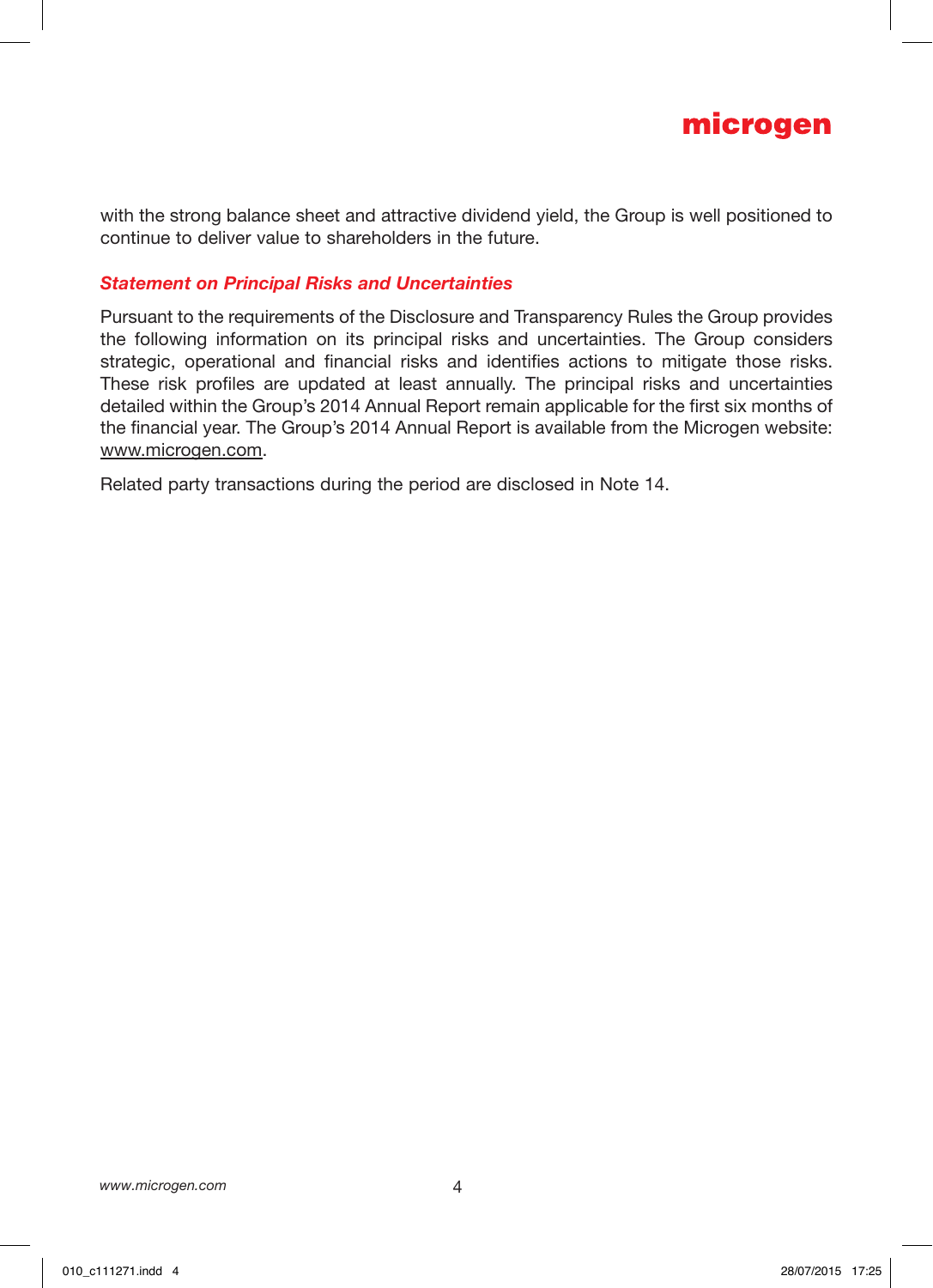|                                                                                               |              |                                              | Unaudited six months ended 30 Jun 2015 Unaudited six months ended 30 Jun 2014 |                             |                                       |                             |                                          |                                              | Audited year ended 31 Dec 2014 |                                    |
|-----------------------------------------------------------------------------------------------|--------------|----------------------------------------------|-------------------------------------------------------------------------------|-----------------------------|---------------------------------------|-----------------------------|------------------------------------------|----------------------------------------------|--------------------------------|------------------------------------|
|                                                                                               | Note         | items<br><b>Before</b><br>underlying<br>Non- | items<br>غ<br>R<br><b>underlying</b>                                          | Total                       | Before<br>underlying<br>items<br>Non- | items<br>underlying<br>non- | Total                                    | items<br><b>Before</b><br>underlying<br>Non- | items<br>underlying<br>Non-    | Total                              |
| Operating costs<br>Revenue                                                                    | 5            | (11, 866)<br>£000<br>15,802                  | (65)<br>£000                                                                  | (11, 931)<br>£000<br>15,802 | (11,014)<br><b>EOOO</b><br>14,711     | (427)<br><b>EOOO</b>        | $(14, 711$<br>$(11, 441)$<br><b>EOOO</b> | (22, 435)<br><b>EOOO</b><br>29,814           | (1,218)<br><b>EOOO</b>         | (23, 653)<br><b>£000</b><br>29,814 |
| Operating profit<br>Finance income<br>Finance costs                                           | 5<br>ഥ<br>LO | (255)<br>3,936                               | (65)                                                                          | (255)<br>3,871              | (304)<br>3,697<br>$\approx$           | (427)                       | 3,270<br>(304)<br>8                      | 7,379<br>196<br>(591)                        | (1,218)                        | 196<br>6,161<br>(591)              |
| Profit before income tax<br>Profit for the period<br>Income tax expense<br>Earnings per share | 5/6          | 3,752                                        | (65)                                                                          | (138)<br>3,687<br>2,949     | 3,475                                 | (427)                       | (656)<br>3,048<br>2,392                  | 6,984                                        | (1,218)                        | $\frac{(1,653)}{4,113}$<br>5,766   |
| Diluted<br>Basic                                                                              |              |                                              |                                                                               | $\frac{4.2p}{4.0p}$         |                                       |                             | $rac{2}{3}$                              |                                              |                                | 5.5p<br>5.1p                       |

*Condensed Consolidated Interim Income*

**Condensed Consolidated Interim Income** 

microgen

*Statement*

*For the six months ended 30 June 2015*

Statement<br>For the six months ended 30 June 2015

All results derive from continuing operations. All results derive from continuing operations.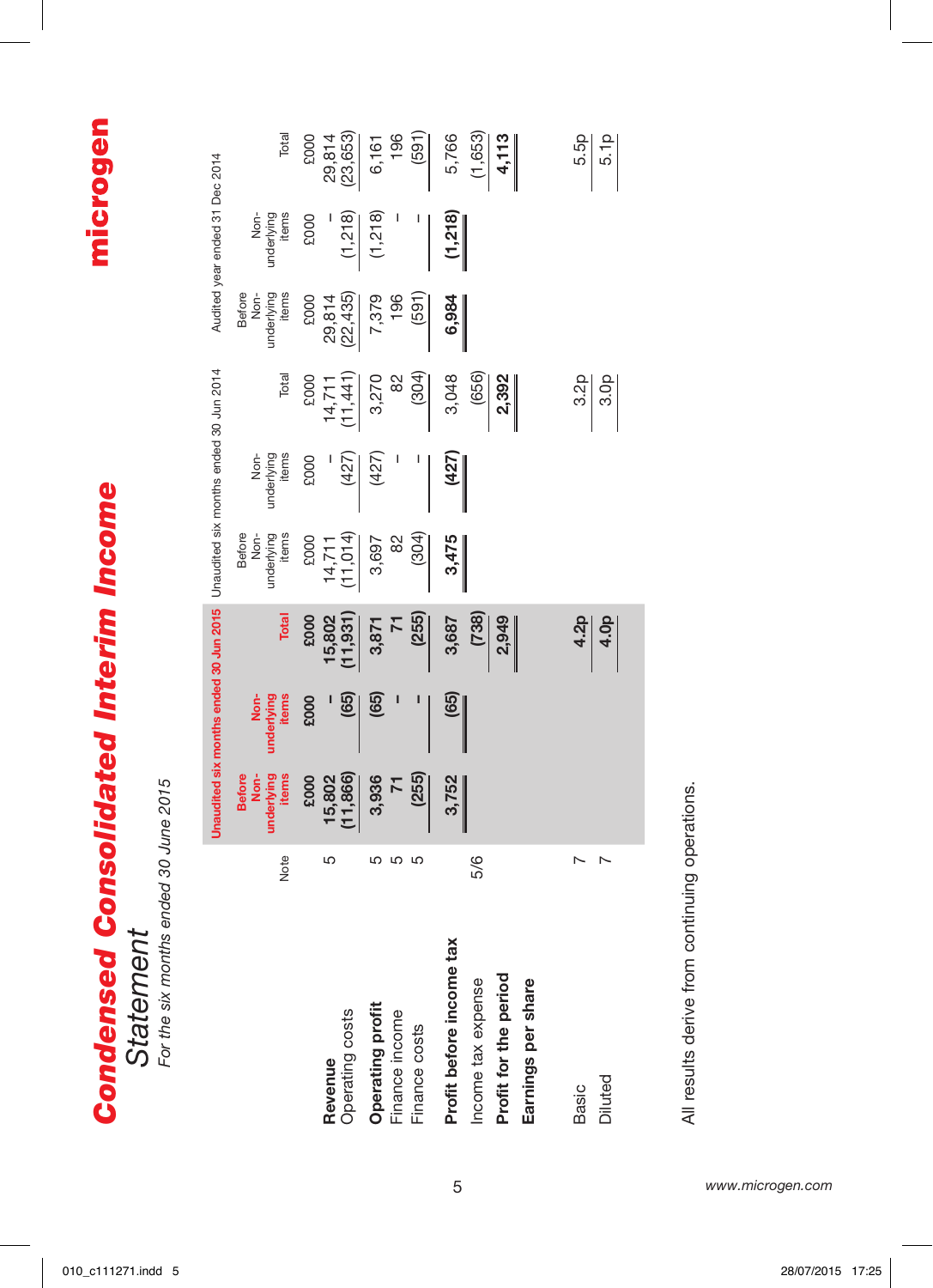# *Condensed Consolidated Interim*

*Statement Of Comprehensive Income*

*For the six months ended 30 June 2015*

|                                                                   | <b>Unaudited</b><br>six months<br>ended<br>30 Jun<br>2015<br>£000 | Unaudited<br>six months<br>ended<br>30 Jun<br>2014<br>£000 | Audited<br>year<br>ended<br>31 Dec 2014<br>£000 |
|-------------------------------------------------------------------|-------------------------------------------------------------------|------------------------------------------------------------|-------------------------------------------------|
| <b>Profit for the period</b>                                      | 2,949                                                             | 2,392                                                      | 4,113                                           |
| Other comprehensive income                                        |                                                                   |                                                            |                                                 |
| Items that may subsequently be reclassified to profit<br>or loss: |                                                                   |                                                            |                                                 |
| Fair value loss on hedged financial instruments                   | (2)                                                               | (69)                                                       | (474)                                           |
| Currency translation difference                                   | (13)                                                              | (32)                                                       | (139)                                           |
| Other comprehensive income for the period, net of<br>tax          | (15)                                                              | (101)                                                      | (613)                                           |
| Total comprehensive income for the period                         | 2.934                                                             | 2,291                                                      | 3,500                                           |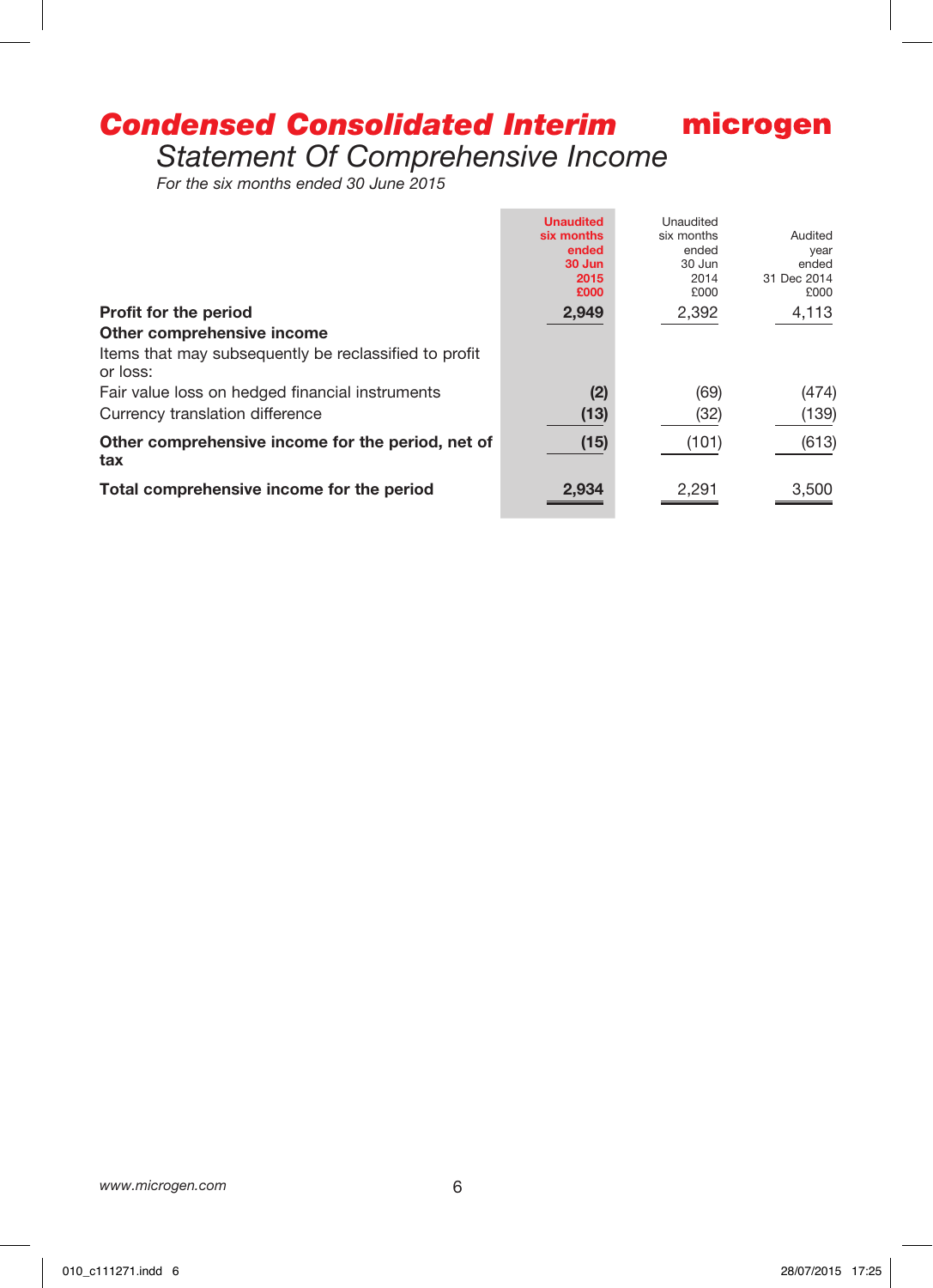# *Condensed Consolidated Interim*

# microgen

# *Balance Sheet*

*As at 30 June 2015*

| <b>ASSETS</b>                                                                                                             | Note     | <b>Unaudited</b><br>as at<br>30 Jun 2015<br>£000 | Unaudited<br>as at<br>30 Jun 2014<br>£000 | Audited<br>as at<br>31 Dec 2014<br>£000 |
|---------------------------------------------------------------------------------------------------------------------------|----------|--------------------------------------------------|-------------------------------------------|-----------------------------------------|
|                                                                                                                           |          |                                                  |                                           |                                         |
| <b>Non-current assets</b><br>Property, plant and equipment<br>Goodwill<br>Intangible Assets<br>Deferred income tax assets | 10       | 4,637<br>41,774<br>1,471<br>767                  | 4,964<br>41,774<br>742                    | 4,863<br>41,774<br>1,290<br>771         |
|                                                                                                                           |          | 48,649                                           | 47,480                                    | 48,698                                  |
| <b>Current assets</b><br>Trade and other receivables<br>Current income tax assets<br>Financial assets                     |          | 4,580                                            | 3,308<br>30                               | 3,155                                   |
| – derivative financial instruments<br>Cash and cash equivalents                                                           |          | 15,618                                           | 104<br>37,923                             | 40,896                                  |
|                                                                                                                           |          | 20,198                                           | 41,365                                    | 44,051                                  |
| <b>Total assets</b>                                                                                                       |          | 68,847                                           | 88,845                                    | 92,749                                  |
| <b>LIABILITIES</b>                                                                                                        |          |                                                  |                                           |                                         |
| <b>Current liabilities</b><br><b>Financial liabilities</b><br>- borrowings<br>- derivative financial instruments          | 11       | (3,000)<br>(429)                                 | (3,000)<br>(125)                          | (3,000)<br>(427)                        |
| Trade and other payables<br>Current income tax liabilities<br>Provisions for other liabilities and charges                | 12       | (14,680)<br>(848)<br>(12)                        | (14, 415)<br>(767)<br>(32)                | (18, 812)<br>(499)<br>(15)              |
| Net current assets                                                                                                        |          | (18,969)<br>1,229                                | (18, 339)<br>23,026                       | (22,753)<br>21,298                      |
| <b>Non-current liabilities</b><br>Financial liabilities - borrowings<br>Provisions for other liabilities and charges      | 11<br>12 | (11,750)<br>(437)<br>(12, 187)                   | (14, 750)<br>(266)<br>(15,016)            | (13, 250)<br>(261)<br>(13, 511)         |
| <b>NET ASSETS</b>                                                                                                         |          | 37,691                                           | 55,490                                    | 56,485                                  |
| <b>SHAREHOLDERS' EQUITY</b>                                                                                               |          |                                                  |                                           |                                         |
| Share capital<br>Share premium account<br>Capital redemption reserve<br>Other reserves                                    | 13<br>13 | 3,730<br>4,014<br>12,372<br>33,766               | 3,727<br>12,040<br>1,558<br>36,952        | 3,730<br>12,049<br>1,558<br>36,547      |
| Retained earnings<br><b>TOTAL EQUITY</b>                                                                                  |          | (16, 191)<br>37,691                              | 1,213<br>55,490                           | 2,601<br>56,485                         |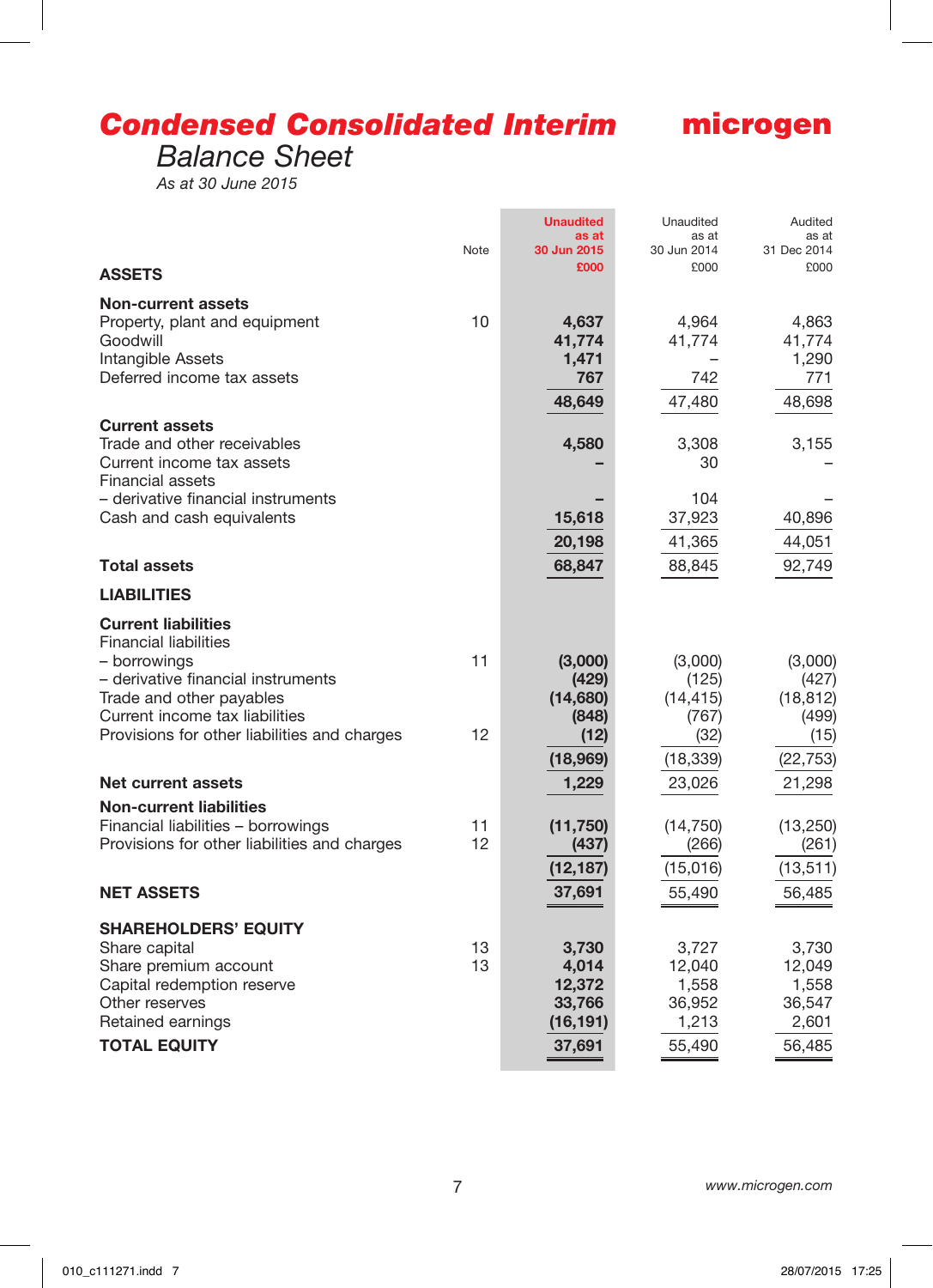# *Condensed Consolidated Interim Statement Of Changes In Equity*

# microgen

*For the six months ended 30 June 2015*

|                                                                                                            | <b>Share</b><br>capital<br>£000 | <b>Share</b><br>premium<br>account<br>£000 | <b>Retained</b><br>earnings<br>£000 | <b>Capital</b><br>redemption<br>reserve<br><b>£000</b> | <b>Other</b><br>reserves<br>£000 | <b>Total</b><br>£000 |
|------------------------------------------------------------------------------------------------------------|---------------------------------|--------------------------------------------|-------------------------------------|--------------------------------------------------------|----------------------------------|----------------------|
| Balance at 1 January 2015                                                                                  | 3,730                           | 12,049                                     | 2,601                               | 1,558                                                  | 36,547                           | 56,485               |
| <b>Comprehensive income</b><br>Profit for the period<br>Cash flow hedges - net fair value<br>losses        |                                 |                                            | 2,949                               |                                                        | (2)                              | 2,949<br>(2)         |
| Exchange rate adjustments                                                                                  |                                 |                                            | (13)                                |                                                        |                                  | (13)                 |
| Total comprehensive income for the<br>period                                                               |                                 |                                            | 2,936                               |                                                        | (2)                              | 2,934                |
| Issue and redemption of B shares<br>(see note 13)<br>Return of value to shareholders<br>(see note 13)      |                                 | (8,035)                                    | (20, 145)                           | 10,814                                                 | (2, 779)                         | (20, 145)            |
| Sale of fractional shares                                                                                  |                                 |                                            | 1                                   |                                                        |                                  |                      |
| Expenses relating to Return of Value                                                                       |                                 |                                            | (175)                               |                                                        |                                  | (175)                |
| Share options - value of employee<br>service<br>Dividends to equity holders of the                         |                                 |                                            | (132)                               |                                                        |                                  | (132)                |
| company                                                                                                    |                                 |                                            | (1, 277)                            |                                                        |                                  | (1, 277)             |
| Total contributions by and<br>distributions to owners of the<br>company recognised directly into<br>equity |                                 |                                            |                                     |                                                        |                                  |                      |
| Balance at 30 June 2015                                                                                    |                                 | (8,035)                                    | (21, 728)                           | 10,814                                                 | (2,779)                          | (21, 728)            |
| (unaudited)                                                                                                | 3,730                           | 4,014                                      | (16, 191)                           | 12,372                                                 | 33,766                           | 37,691               |
|                                                                                                            |                                 |                                            |                                     |                                                        |                                  |                      |
|                                                                                                            | Share<br>capital<br>£000        | Share<br>premium<br>account<br>£000        | Retained<br>earnings<br>£000        | Capital<br>redemption<br>reserve<br>£000               | Other<br>reserves<br>£000        | Total<br>£000        |
| Balance at 1 January 2014                                                                                  | 3,724                           | 12,037                                     | 65                                  | 1,558                                                  | 37,021                           | 54,405               |
| Comprehensive income<br>Profit for the period                                                              |                                 |                                            | 2,392                               |                                                        |                                  | 2,392                |
| Cash flow hedges<br>- net fair value losses                                                                |                                 |                                            |                                     |                                                        | (69)                             | (69)                 |
| Exchange rate adjustments                                                                                  |                                 |                                            | (32)                                |                                                        |                                  | (32)                 |
| Total comprehensive income for<br>the period                                                               |                                 |                                            | 2,360                               |                                                        | (69)                             | 2,291                |
| Shares issued under share option<br>schemes                                                                | 3                               | 3                                          |                                     |                                                        |                                  | 6                    |
| Share options - value of employee<br>service                                                               |                                 |                                            | 427                                 |                                                        |                                  | 427                  |
| Dividends to equity holders of the<br>company                                                              |                                 |                                            | (1,639)                             |                                                        |                                  | (1,639)              |
| Total contributions by and<br>distributions to owners of the<br>company recognised directly into<br>equity | 3                               | 3                                          | (1,212)                             |                                                        |                                  | (1,206)              |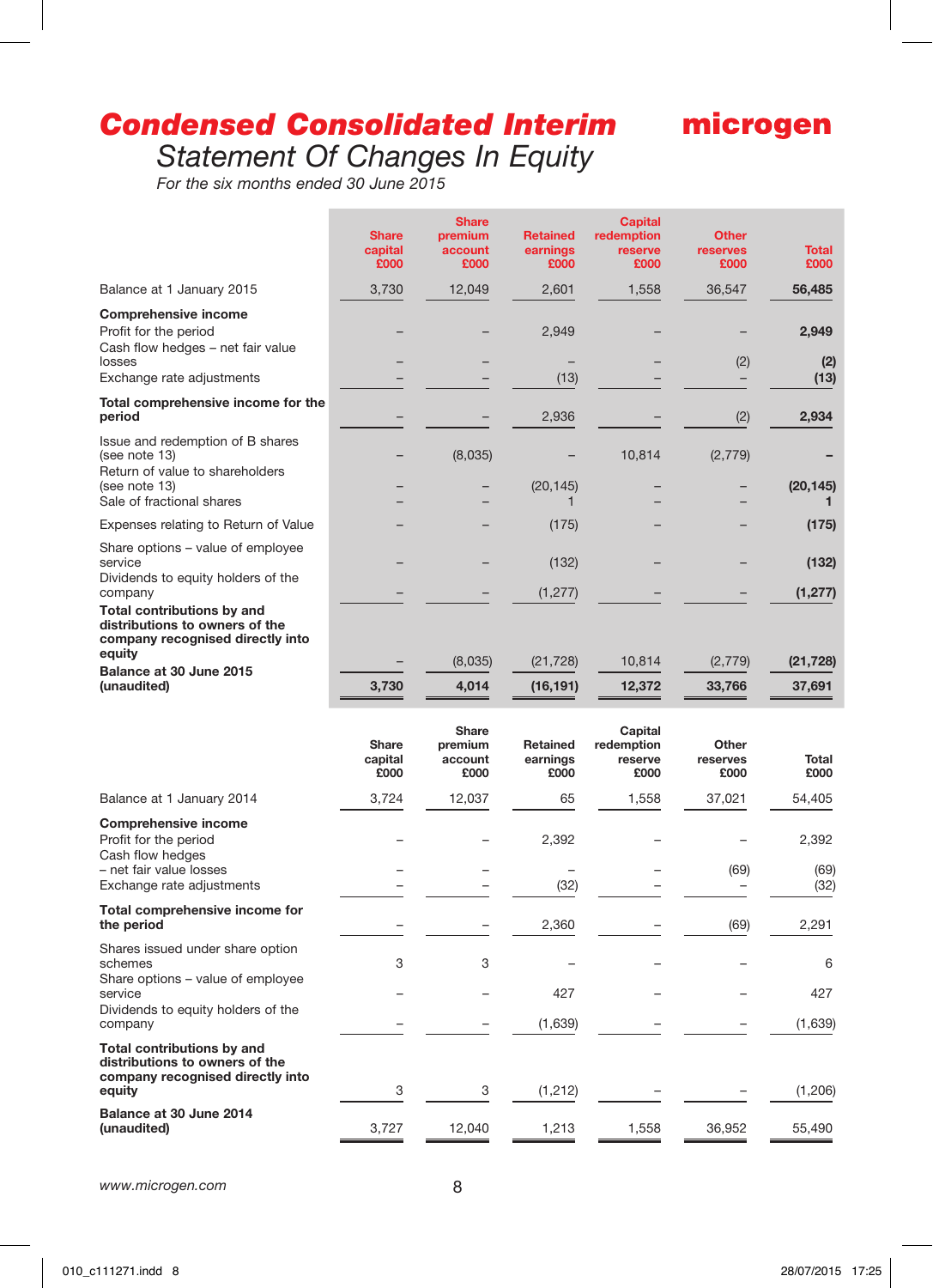# *Condensed Consolidated Interim*

# microgen

# *Statements Of Cash Flow*

*For the six months ended 30 June 2015*

|                                                                |      | <b>Unaudited</b><br>as at<br>30 Jun 2015 | Unaudited<br>as at<br>30 Jun 2014 | Audited<br>as at<br>31 Dec 2014 |
|----------------------------------------------------------------|------|------------------------------------------|-----------------------------------|---------------------------------|
| Cash flows from operating activities                           | Note | £000                                     | £000                              | £000                            |
| Cash generated from operations                                 | 8    | (1,522)                                  | 2,037                             | 9,960                           |
| Interest paid                                                  |      | (255)                                    | (304)                             | (591)                           |
| Income tax paid                                                |      | (367)                                    | (630)                             | (1, 454)                        |
| Net cash flows (used in)/ generated                            |      |                                          |                                   |                                 |
| from operating activities                                      |      | (2, 144)                                 | 1,103                             | 7,915                           |
| Cash flows from investing activities                           |      |                                          |                                   |                                 |
| Purchase of property, plant and equipment                      | 10   | (103)                                    | (336)                             | (612)                           |
| Proceeds from sale of property, plant and<br>equipment         |      | 12                                       |                                   |                                 |
| Acquisition of subsidiary, net of cash                         |      | (16)                                     |                                   | (1,230)                         |
| Interest received                                              |      | 75                                       | 82                                | 169                             |
| Net cash used in investing activities                          |      | (32)                                     | (254)                             | (1, 673)                        |
| Cash flows from financing activities                           |      |                                          |                                   |                                 |
| Net proceeds from issuance of ordinary                         |      |                                          |                                   |                                 |
| shares                                                         | 13   |                                          | 6                                 | 18                              |
| Dividends paid to company's shareholders<br>Repayments of loan |      | (1, 277)<br>(1,500)                      | (1,639)<br>(1,500)                | (2, 459)<br>(3,000)             |
| Return of value to shareholders                                |      | (20, 145)                                |                                   |                                 |
| Costs associated with return of value                          |      | (175)                                    |                                   |                                 |
| Sale of fractional shares                                      |      | 1                                        |                                   |                                 |
| Net cash used in financing activities                          |      | (23,096)                                 | (3, 133)                          | (5, 441)                        |
| Net (decrease)/ increase in cash and                           |      |                                          |                                   |                                 |
| cash equivalents                                               |      | (25, 272)                                | (2, 284)                          | 801                             |
| Cash, cash equivalents and bank                                |      |                                          |                                   |                                 |
| overdrafts at beginning of period                              |      | 40,896                                   | 40,200                            | 40,200                          |
| Exchange rate (losses)/ gains on cash and<br>cash equivalents  |      | (6)                                      | 7                                 | (105)                           |
| Cash and cash equivalents at end of<br>period                  |      | 15,618                                   | 37,923                            | 40,896                          |
|                                                                |      |                                          |                                   |                                 |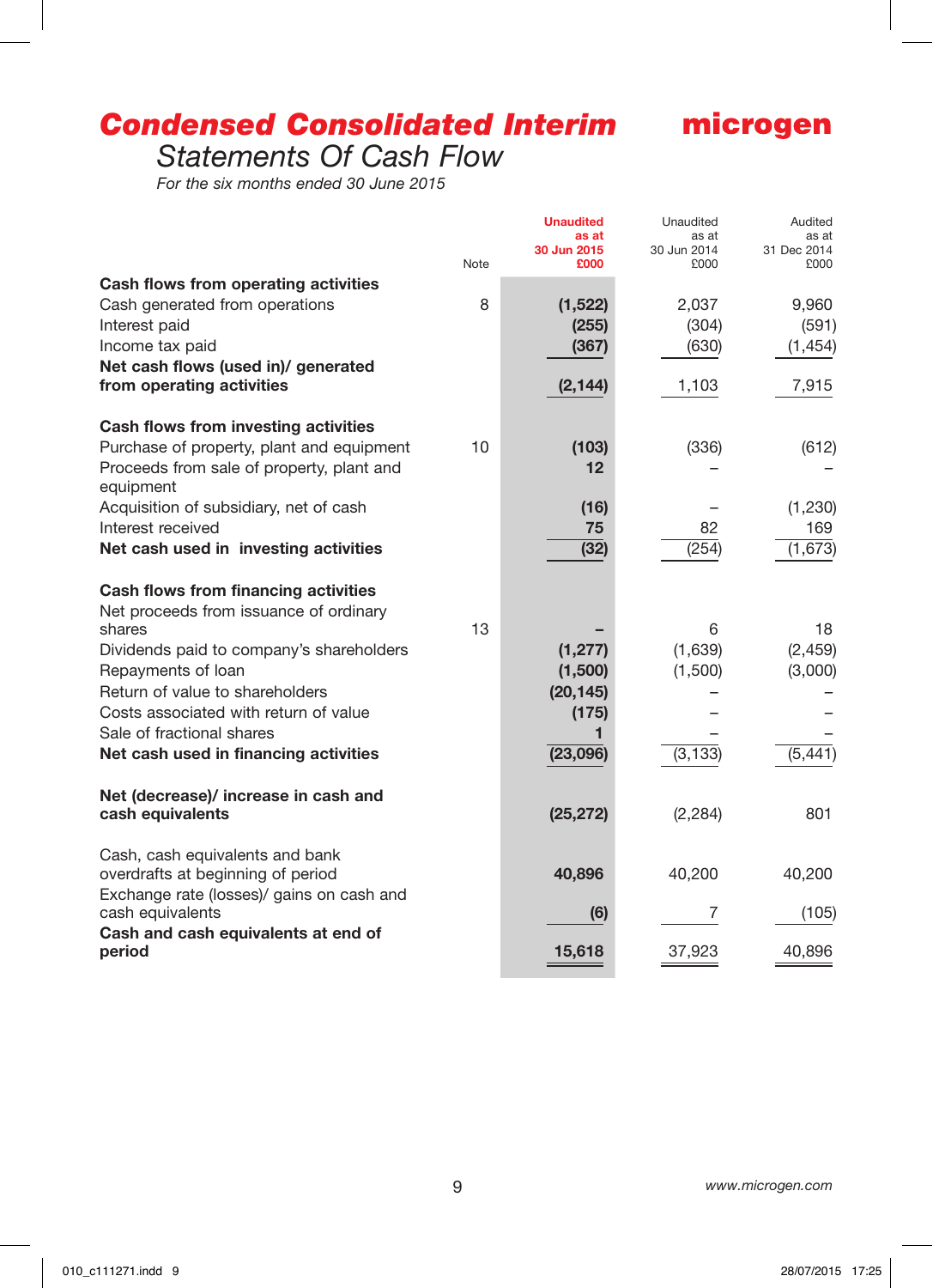#### **1. General information**

Microgen plc (the 'Company') and its subsidiaries (together, the 'Group') provide software and services to the global financial services, digital media and commercial sectors.

The Company is a public limited company incorporated and domiciled in England and Wales with a primary listing on the London Stock Exchange. The address of its registered office is Old Change House, 128 Queen Victoria Street, London, England, EC4V 4BJ.

These condensed consolidated interim financial statements were approved for issue on 15 July 2015.

These condensed consolidated interim financial statements do not comprise statutory accounts within the meaning of section 434 of the Companies Act 2006. Statutory accounts for the year ended 31 December 2014 were approved by the Board of directors on 24 February 2015 and delivered to the Registrar of Companies. The report of the auditors on those accounts was unqualified, did not contain an emphasis of matter paragraph and did not contain any statement under section 498 of the Companies Act 2006.

These condensed consolidated interim financial statements have been reviewed, not audited.

#### **2. Basis of preparation**

These condensed consolidated interim financial statements for the six months ended 30 June 2015 have been prepared in accordance with the Disclosure and Transparency Rules of the Financial Services Authority and with IAS 34, 'Interim financial reporting' as adopted by the European Union. These condensed consolidated interim financial statements should be read in conjunction with the annual financial statements for the year ended 31 December 2014, which have been prepared in accordance with IFRSs as adopted by the European Union.

After making enquiries, the directors have a reasonable expectation that the Group has adequate resources to continue in operational existence for the foreseeable future. The Group therefore continues to adopt the going concern basis in preparing its condensed consolidated interim financial statements.

#### **3. Accounting policies**

The accounting policies adopted are consistent with those of the previous financial statements, except as described below.

Taxes on income in the interim periods are accrued using the tax rate that would be applicable to expected total annual profits.

New and amended standards and interpretations need to be adopted in the first interim financial statements issued after their effective date. There are no new IFRSs or IFRS ICs that are effective for the first time for this interim period that would be expected to have a material impact on the group.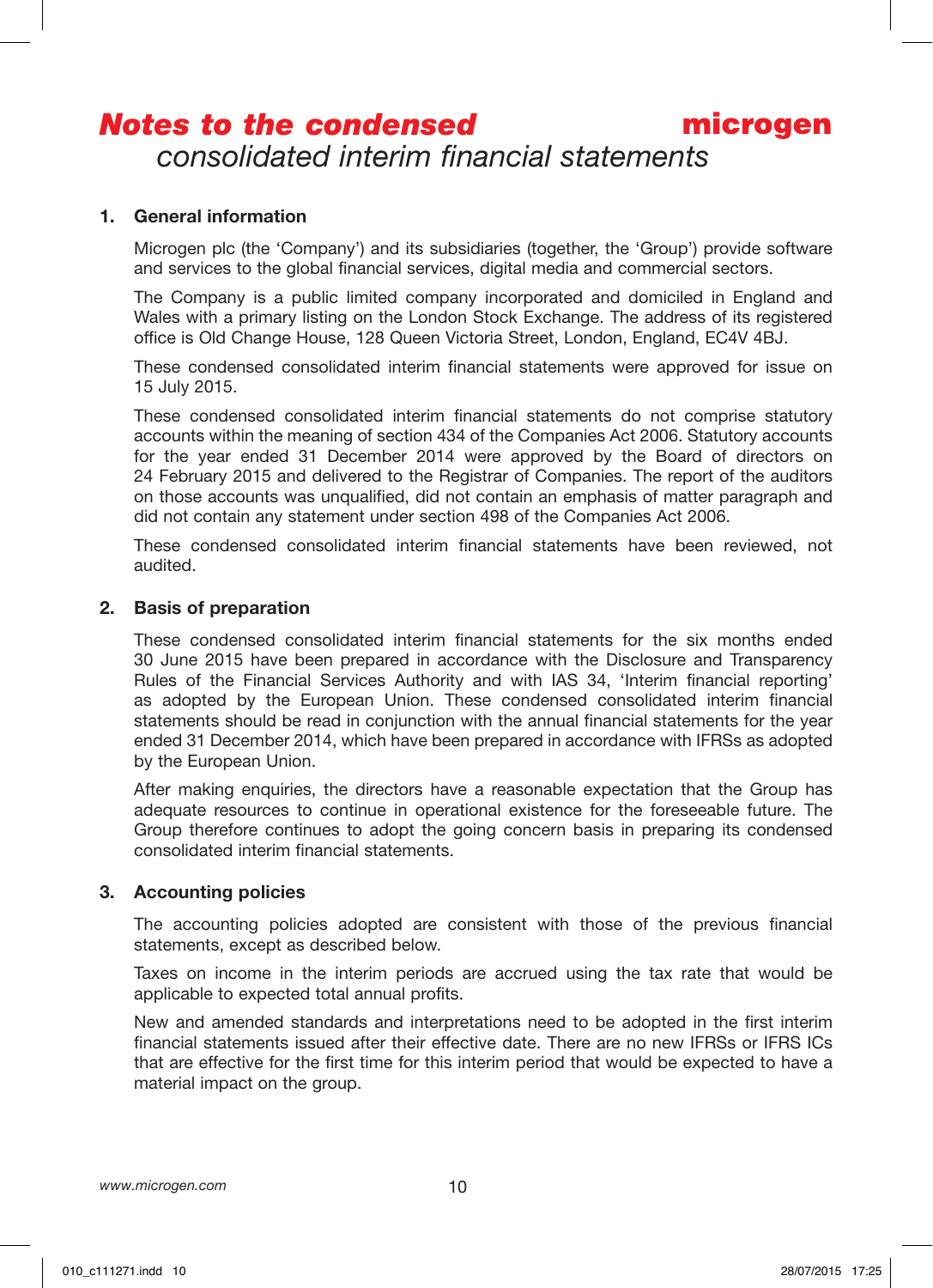# *Notes to the condensed*

*consolidated interim financial statements*

#### **4. Estimates**

The preparation of interim financial statements requires management to make judgements, estimates and assumptions that affect the application of accounting policies and the reported amounts of assets, liabilities, income and expense. Actual results may differ from these estimates.

In preparing these condensed consolidated interim financial statements, the significant judgements made by management in applying the group's accounting policies and the key sources of estimation uncertainty were the same as those that applied to the consolidated financial statements for the year ended 31 December 2014, with the exception of changes in estimates that are required in determining the provision for income taxes.

#### **5. Segmental information**

The Board of Microgen plc (the "Board") has been identified as the chief operating decision maker of Microgen. Management has determined the operating segments of the group based on the reports provided to the Board of Microgen plc.

|                                                  |                                            | <b>Unaudited six months ended</b><br>30 Jun 2015 |                      |                      |
|--------------------------------------------------|--------------------------------------------|--------------------------------------------------|----------------------|----------------------|
|                                                  | <b>Aptitude</b><br><b>Software</b><br>£000 | <b>Financial</b><br><b>Systems</b><br>£000       | <b>Group</b><br>£000 | <b>Total</b><br>£000 |
| Revenue                                          | 8,546                                      | 7,256                                            |                      | 15,802               |
| Operating costs                                  | (7, 498)                                   | (3,696)                                          |                      | (11, 194)            |
| Operating profit before group<br>overheads       | 1,048                                      | 3,560                                            |                      | 4,608                |
| Unallocated group overheads                      |                                            |                                                  | (672)                | (672)                |
| Operating profit before non-<br>underlying items |                                            |                                                  |                      | 3,936                |
| Non-underlying items                             |                                            | (159)                                            | 94                   | (65)                 |
| Operating profit/ (loss)                         | 1,048                                      | 3,401                                            | (578)                | 3,871                |
| Finance income                                   |                                            |                                                  |                      | 71                   |
| Finance costs                                    |                                            |                                                  |                      | (255)                |
| <b>Profit before tax</b>                         |                                            |                                                  |                      | 3,687                |
| Income tax expense                               |                                            |                                                  |                      | (738)                |
| Profit for the period                            |                                            |                                                  |                      | 2,949                |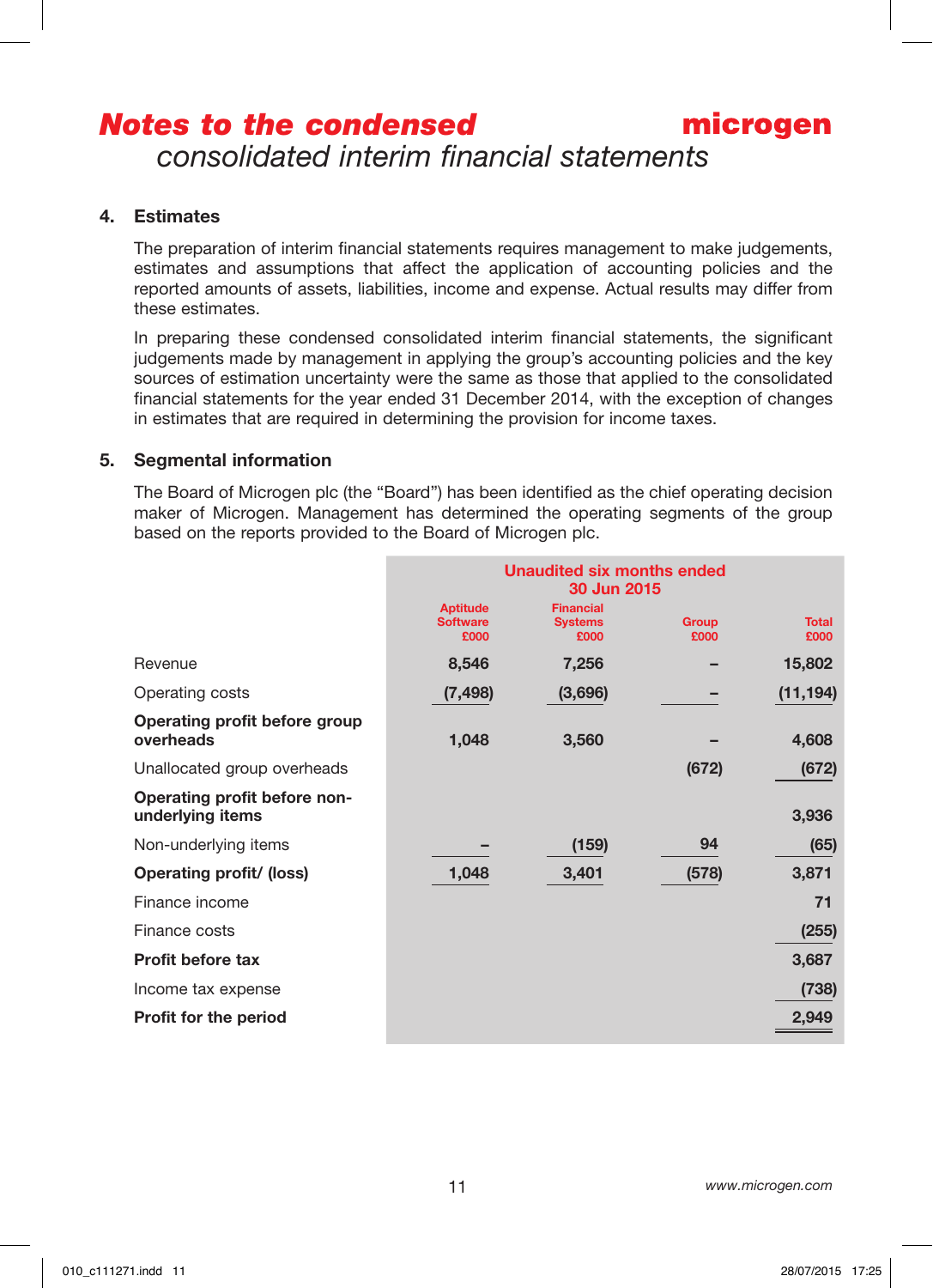# microgen *Notes to the condensed consolidated interim financial statements*

# **5. Segmental information (continued)**

| Aptitude<br>Software<br>£000 | Financial<br>Systems<br>£000 | Group<br>£000 | Total<br>£000                             |
|------------------------------|------------------------------|---------------|-------------------------------------------|
| 7,560                        | 7,151                        |               | 14,711                                    |
| (6, 722)                     | (3,541)                      |               | (10, 263)                                 |
| 838                          | 3,610                        |               | 4,448                                     |
|                              |                              | (751)         | (751)                                     |
|                              |                              |               | 3,697                                     |
|                              |                              | (427)         | (427)                                     |
| 838                          | 3,610                        | (1, 178)      | 3,270                                     |
|                              |                              |               | 82                                        |
|                              |                              |               | (304)                                     |
|                              |                              |               | 3,048                                     |
|                              |                              |               | (656)                                     |
|                              |                              |               | 2,392                                     |
|                              |                              |               | Unaudited six months ended<br>30 Jun 2014 |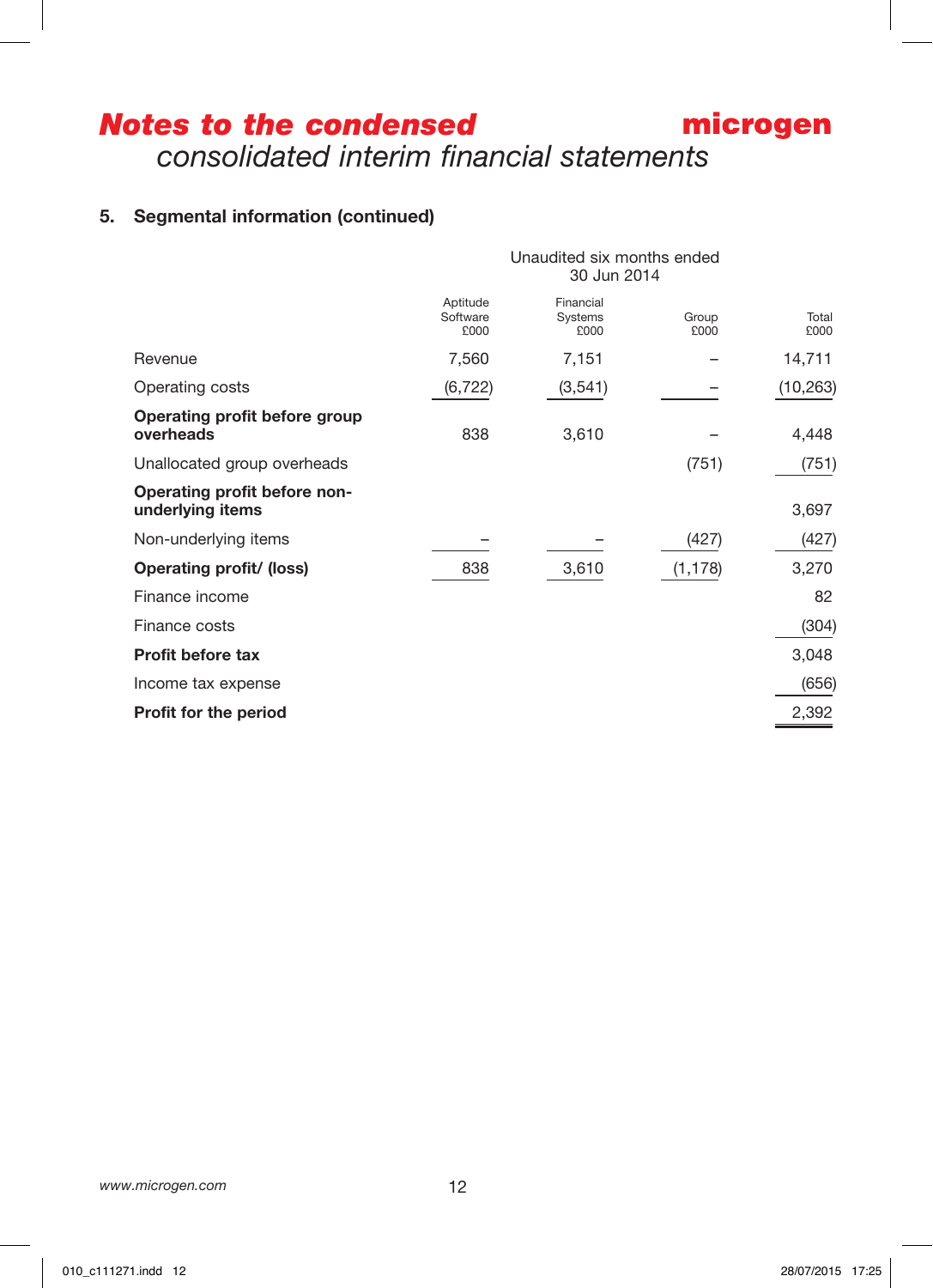# **5. Segmental information (continued)**

| Aptitude<br>Software<br>£000 | Financial<br>Systems<br>£000 | Group<br>£000 | Total<br>£000                     |
|------------------------------|------------------------------|---------------|-----------------------------------|
| 15,395                       | 14,419                       |               | 29,814                            |
| (14, 193)                    | (6,969)                      |               | (21, 162)                         |
| 1,202                        | 7,450                        |               | 8,652                             |
|                              |                              | (1, 273)      | (1, 273)                          |
|                              |                              |               | 7,379                             |
|                              | (388)                        | (830)         | (1,218)                           |
| 1,202                        | 7,062                        | (2, 103)      | 6,161                             |
|                              |                              |               | 196                               |
|                              |                              |               | (591)                             |
|                              |                              |               | 5,766                             |
|                              |                              |               | (1,653)                           |
|                              |                              |               | 4,113                             |
|                              |                              |               | Audited year ended<br>31 Dec 2014 |

#### **6. Income tax expense**

Income tax expense is recognised based on management's estimate of the weighted average income tax rate expected for the full financial year of 20% (the estimated tax rate for the six months ended 30 June 2014 was 21.5%).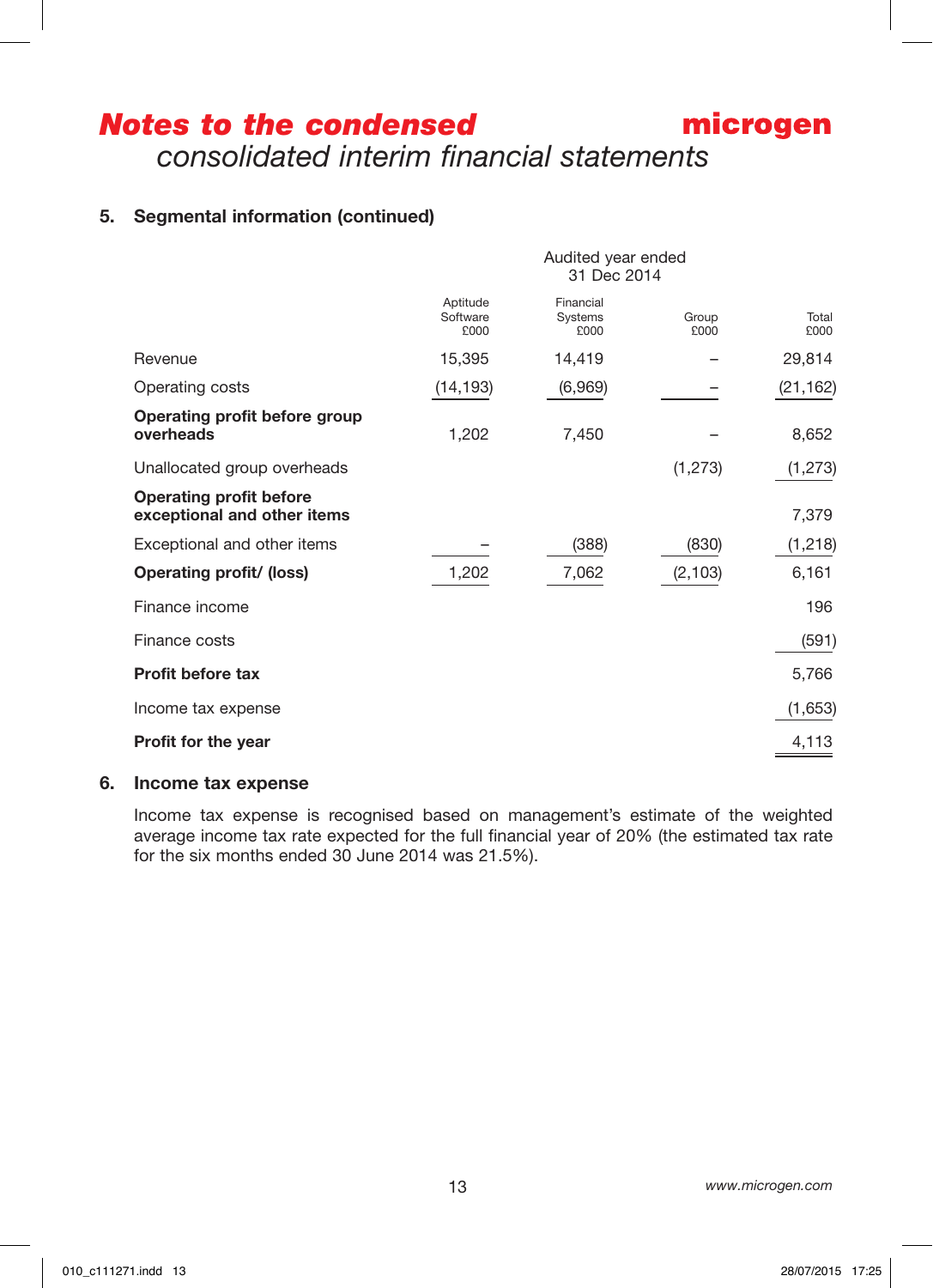# **7. Earnings per share**

| <b>Unaudited</b> | Unaudited                                        | Audited                                          |
|------------------|--------------------------------------------------|--------------------------------------------------|
|                  |                                                  | year ended                                       |
|                  |                                                  | 31 Dec                                           |
|                  |                                                  | 2014                                             |
| pence            | pence                                            | pence                                            |
|                  |                                                  |                                                  |
| 4.2              | 3.2                                              | 5.5                                              |
|                  |                                                  | 5.1                                              |
|                  |                                                  |                                                  |
|                  |                                                  |                                                  |
|                  |                                                  |                                                  |
|                  |                                                  | 7.2                                              |
| 4.1              | 3.4                                              | 6.7                                              |
|                  | six months<br>ended<br>30 Jun 2015<br>4.0<br>4.3 | six months<br>ended<br>30 Jun 2014<br>3.0<br>3.6 |

To provide an indication of the underlying operating performance the adjusted earnings per share calculation above excludes intangible amortisation and other non-underlying items, and has a tax charge based on the effective rate.

|                                                                           | <b>Unaudited</b><br>six months<br>ended<br>30 Jun 2015<br>pence | Unaudited<br>six months<br>ended<br>30 Jun 2014<br>pence | Audited<br>year ended<br>31 Dec<br>2014<br>pence |
|---------------------------------------------------------------------------|-----------------------------------------------------------------|----------------------------------------------------------|--------------------------------------------------|
| Basic earnings per share<br>Non-underlying items<br>Tax losses recognised | 4.2<br>0.1                                                      | 3.2<br>0.4                                               | 5.5<br>1.9<br>(0.2)                              |
| Adjusted earnings per share                                               | 4.3                                                             | 3.6                                                      | 7.2                                              |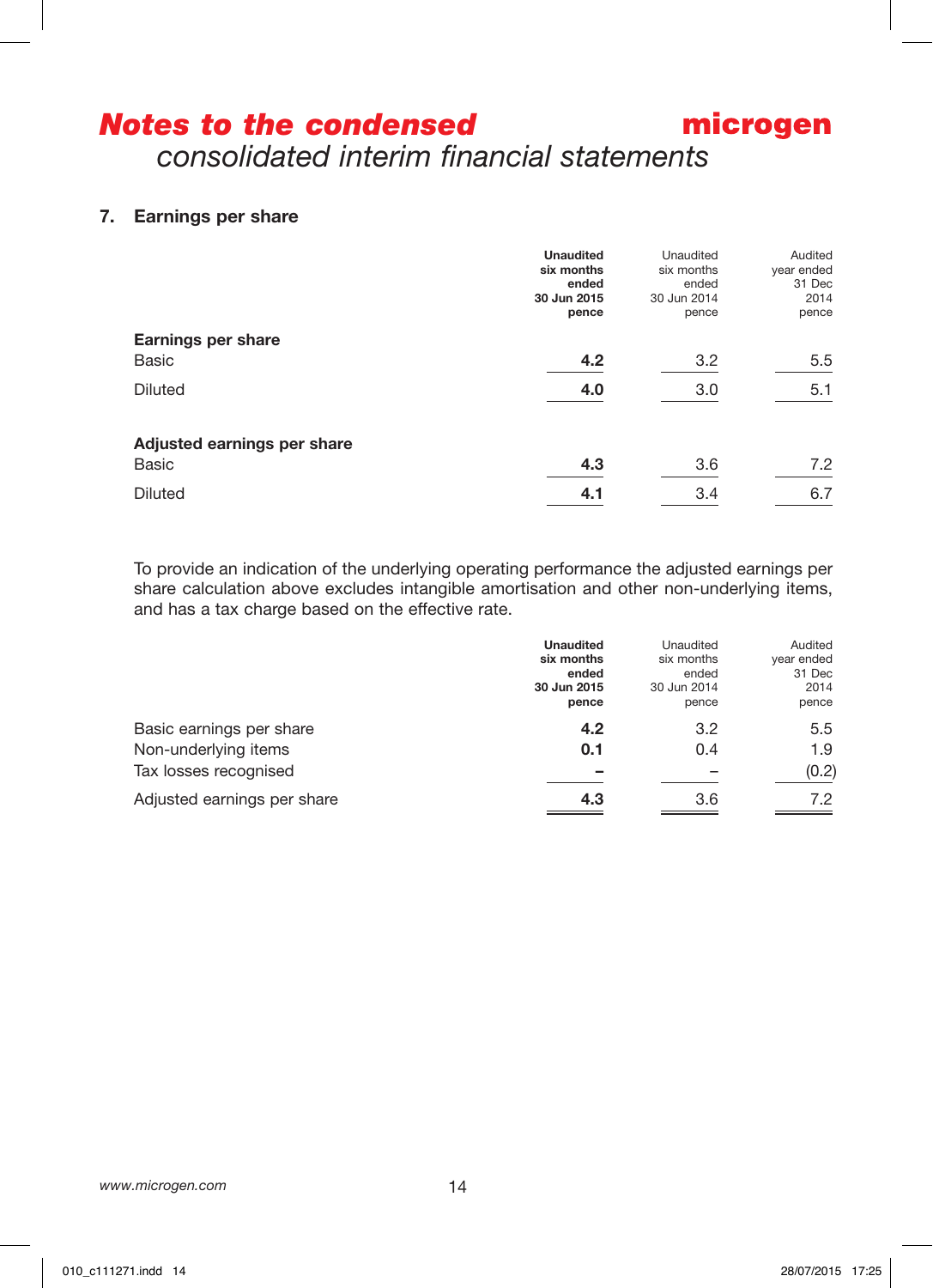### microgen *Notes to the condensed consolidated interim financial statements*

### **8. Cash generated from operations**

|                                       | <b>Unaudited</b><br>six months<br>ended<br>30 Jun 2015 | Unaudited<br>six months<br>ended<br>30 Jun 2014 | Audited<br>year ended<br>31 Dec 2014 |
|---------------------------------------|--------------------------------------------------------|-------------------------------------------------|--------------------------------------|
|                                       | £000                                                   | £000                                            | £000                                 |
| <b>Profit before tax</b>              | 3,687                                                  | 3,048                                           | 5,766                                |
| Adjustments for:                      |                                                        |                                                 |                                      |
| Depreciation                          | 300                                                    | 374                                             | 747                                  |
| Amortisation                          | 68                                                     |                                                 |                                      |
| Research and development credit       |                                                        |                                                 | (200)                                |
| Share-based payment (credit)/ expense | (132)                                                  | 427                                             | 830                                  |
| Finance income                        | (71)                                                   | (82)                                            | (196)                                |
| Finance cost                          | 255                                                    | 304                                             | 591                                  |
| Changes in working capital:           |                                                        |                                                 |                                      |
| Decrease/ (increase) in receivables   | (1, 315)                                               | 1,741                                           | 1,937                                |
| (Decrease)/ increase in payables      | (4, 305)                                               | (3,771)                                         | 511                                  |
| (Decrease)/ increase in provisions    | (9)                                                    | (4)                                             | (26)                                 |
| Cash generated from operations        | (1,522)                                                | 2,037                                           | 9,960                                |

#### **9. Dividends**

The interim dividend of 1.4 pence per share (2014: 1.1 pence per share) was approved by the Board on 15 July 2015. It is payable on 28 August 2015 to shareholders on the register at 7 August 2015.

This interim dividend, amounting to £812,000 (2014: £820,000), has not been included as a liability in this interim financial information. It will be recognised in shareholders' equity in the year to 31 December 2015.

The dividend that relates to the period to 31 December 2014 and that amounted to £1,641,000 (2013: final dividend £1,639,000) was paid in June 2015.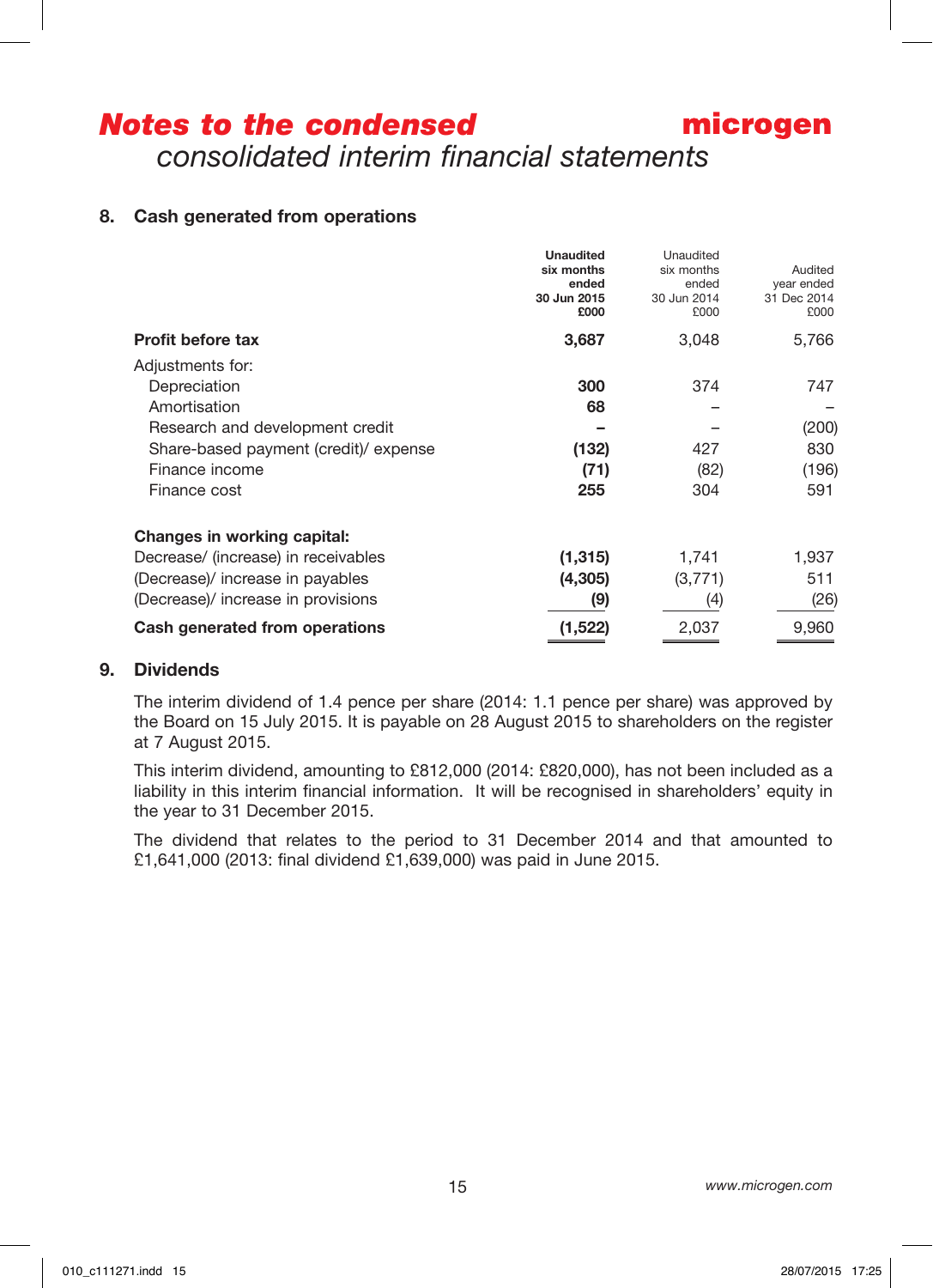# **10. Property, plant and equipment**

| Six months ended 30 June 2015                          | Property, plant<br>and equipment<br>£000 |
|--------------------------------------------------------|------------------------------------------|
| Opening net book amount as at 1 January 2015           | 4,863                                    |
| Additions                                              | 103                                      |
| Acquired from acquisitions                             | 12                                       |
| <b>Disposals</b>                                       | (12)                                     |
| Exchange movements                                     | (29)                                     |
| Depreciation                                           | (300)                                    |
| Closing net book amount as at 30 June 2015 (unaudited) | 4,637                                    |
| Six months ended 30 June 2014                          | Property, plant<br>and equipment<br>£000 |
| Opening net book amount as at 1 January 2014           | 5,022                                    |
| Additions                                              | 336                                      |
| Exchange movements                                     | (20)                                     |
| Depreciation                                           | (374)                                    |
| Closing net book amount as at 30 June 2014 (unaudited) | 4,964                                    |

The Group has not placed contracts for any future capital expenditure which has not been provided for in the financial statements.

### **11. Financial liabilities**

|                                                                                     | Unaudited<br>six months<br>ended<br>30 Jun 2015<br>£000 | Unaudited<br>six months<br>ended<br>30 Jun 2014<br>£000 |
|-------------------------------------------------------------------------------------|---------------------------------------------------------|---------------------------------------------------------|
| At 1 January                                                                        | 16,250                                                  | 19,250                                                  |
| Loan repayments                                                                     | (1,500)                                                 | (1,500)                                                 |
| At 30 June                                                                          | 14,750                                                  | 17,750                                                  |
|                                                                                     |                                                         |                                                         |
| The borrowings are repayable as follows:                                            |                                                         |                                                         |
| Within one year                                                                     | 3,000                                                   | 3,000                                                   |
| In the second year                                                                  | 3,000                                                   | 3,000                                                   |
| In the third to fifth year inclusive                                                | 8,750                                                   | 11,750                                                  |
|                                                                                     | 14,750                                                  | 17,750                                                  |
| Less: Amount due for settlement with 12 months (shown under<br>current liabilities) | (3,000)                                                 | (3,000)                                                 |
| Amount due for settlement after 12 months                                           | 11,750                                                  | 14,750                                                  |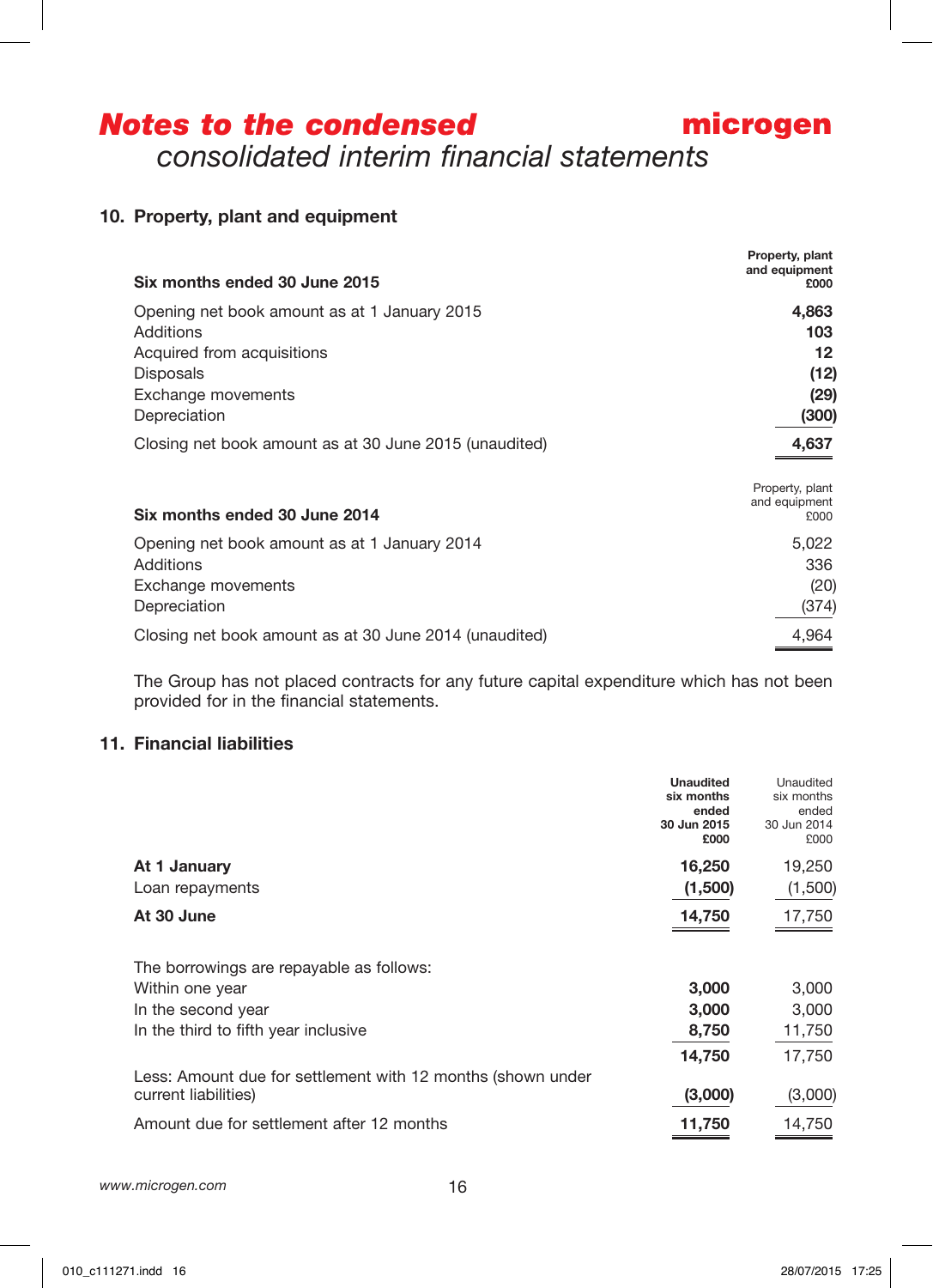# **12. Provisions for other liabilities and charges**

|                                                             | <b>Unaudited</b> | Unaudited   |
|-------------------------------------------------------------|------------------|-------------|
|                                                             | six months       | six months  |
|                                                             | ended            | ended       |
|                                                             | 30 Jun 2015      | 30 Jun 2014 |
|                                                             | £000             | £000        |
| At 1 January                                                | 276              | 302         |
| Utilised                                                    | (2)              |             |
| Deferred consideration for the acquisition of Finalysys Ltd | 182              |             |
| Foreign exchange                                            | (7)              | (4)         |
| At 30 June                                                  | 449              | 298         |

Provisions have been analysed between current and non-current as follows:

|             | <b>Unaudited</b><br>six months<br>ended<br>30 Jun 2015<br>£000 | Unaudited<br>six months<br>ended<br>30 Jun 2014<br>£000 |
|-------------|----------------------------------------------------------------|---------------------------------------------------------|
| Current     | 12                                                             | 32                                                      |
| Non-current | 437                                                            | 266                                                     |
| At 30 June  | 449                                                            | 298                                                     |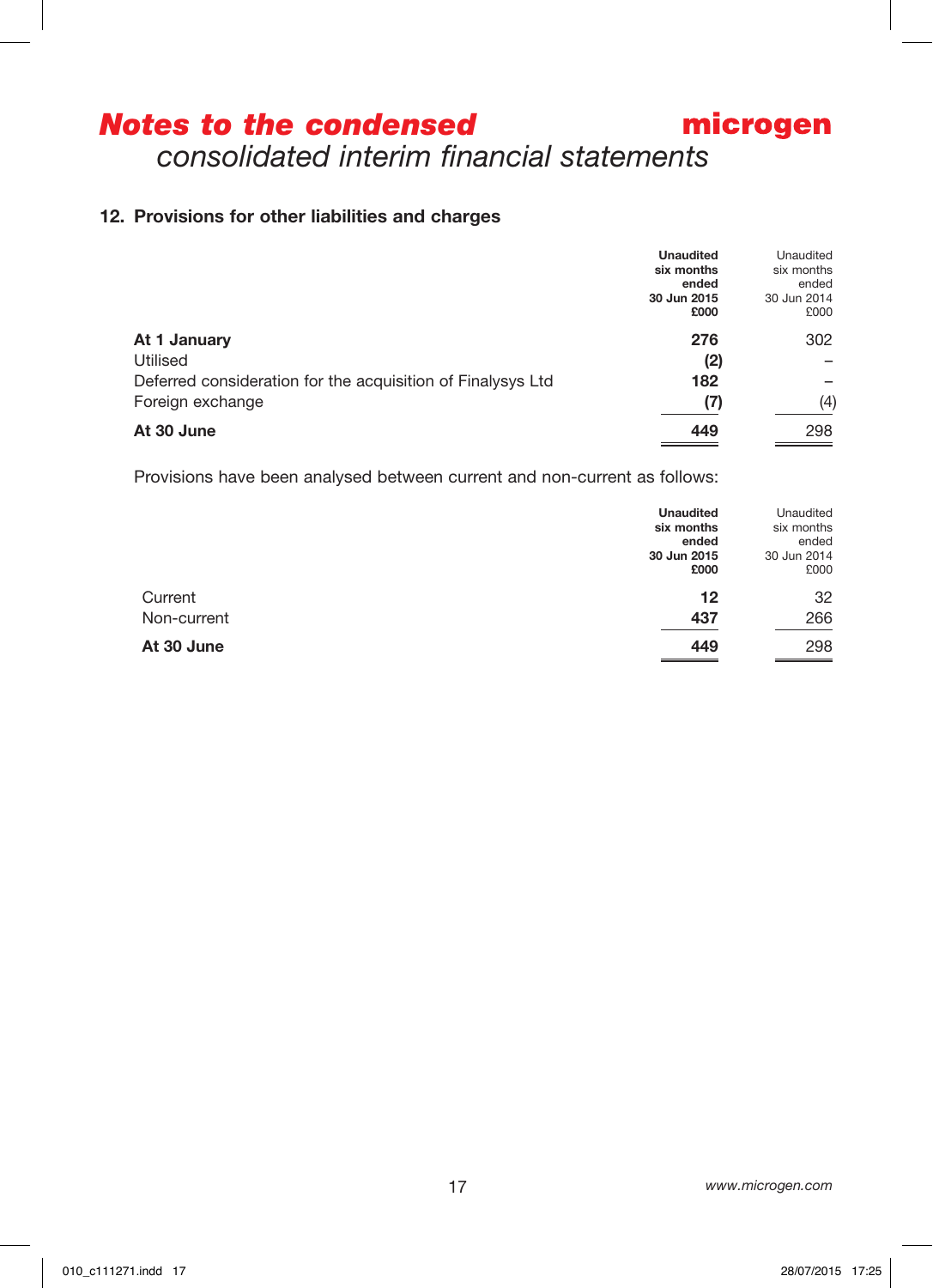### **13. Share capital**

| Ordinary shares at 6 3/7 pence<br>each (2014: 5 pence each)                              | Unaudited six months<br>ended 30 Jun 2015 |                            | Unaudited six months<br>ended 30 Jun 2014 |                            |
|------------------------------------------------------------------------------------------|-------------------------------------------|----------------------------|-------------------------------------------|----------------------------|
|                                                                                          | Number of<br>shares<br>(thousands)        | Ordinary<br>shares<br>£000 | Number of<br>shares<br>(thousands)        | Ordinary<br>shares<br>£000 |
| Opening balance as at 1 January<br>Share reorganisation<br>Proceeds from shares issued - | 74.611<br>(16,581)                        | 3,730                      | 74.499                                    | 3.724                      |
| employee share schemes                                                                   |                                           |                            | 61                                        | 3                          |
| Closing balance as at 30 June<br>(unaudited)                                             | 58,030                                    | 3,730                      | 74,560                                    | 3.727                      |

Employee share option scheme: no options exercised during the six month period ended 30 June 2015 (30 June 2014: 60,917 shares were issued, with exercise proceeds of £6,000. The related weighted average share price at the time of exercise was £1.20 per share.)

|                                              | Unaudited six months<br>ended 30 Jun 2015 |                            | Unaudited six months<br>ended 30 Jun 2014 |                            |
|----------------------------------------------|-------------------------------------------|----------------------------|-------------------------------------------|----------------------------|
| B shares at 27 pence each                    | Number of<br>shares<br>(thousands)        | Ordinary<br>shares<br>£000 | Number of<br>shares<br>(thousands)        | Ordinary<br>shares<br>£000 |
| Opening balance as at 1 January              |                                           |                            |                                           |                            |
| Issue of B shares                            | 40.053                                    | 10.814                     |                                           |                            |
| Redemption of B shares                       | (40, 053)                                 | (10, 814)                  |                                           |                            |
| Closing balance as at 30 June<br>(unaudited) |                                           |                            |                                           |                            |

On 19 March 2015, 40,052,751 B shares were issued at 27 pence each, resulting in a total of £10,814,000 being credited to the B share account. On 1 April 2015, 40,052,751 shares were redeemed at 27 pence each and an amount of £10,814,000 was deducted from the 'B' share capital account.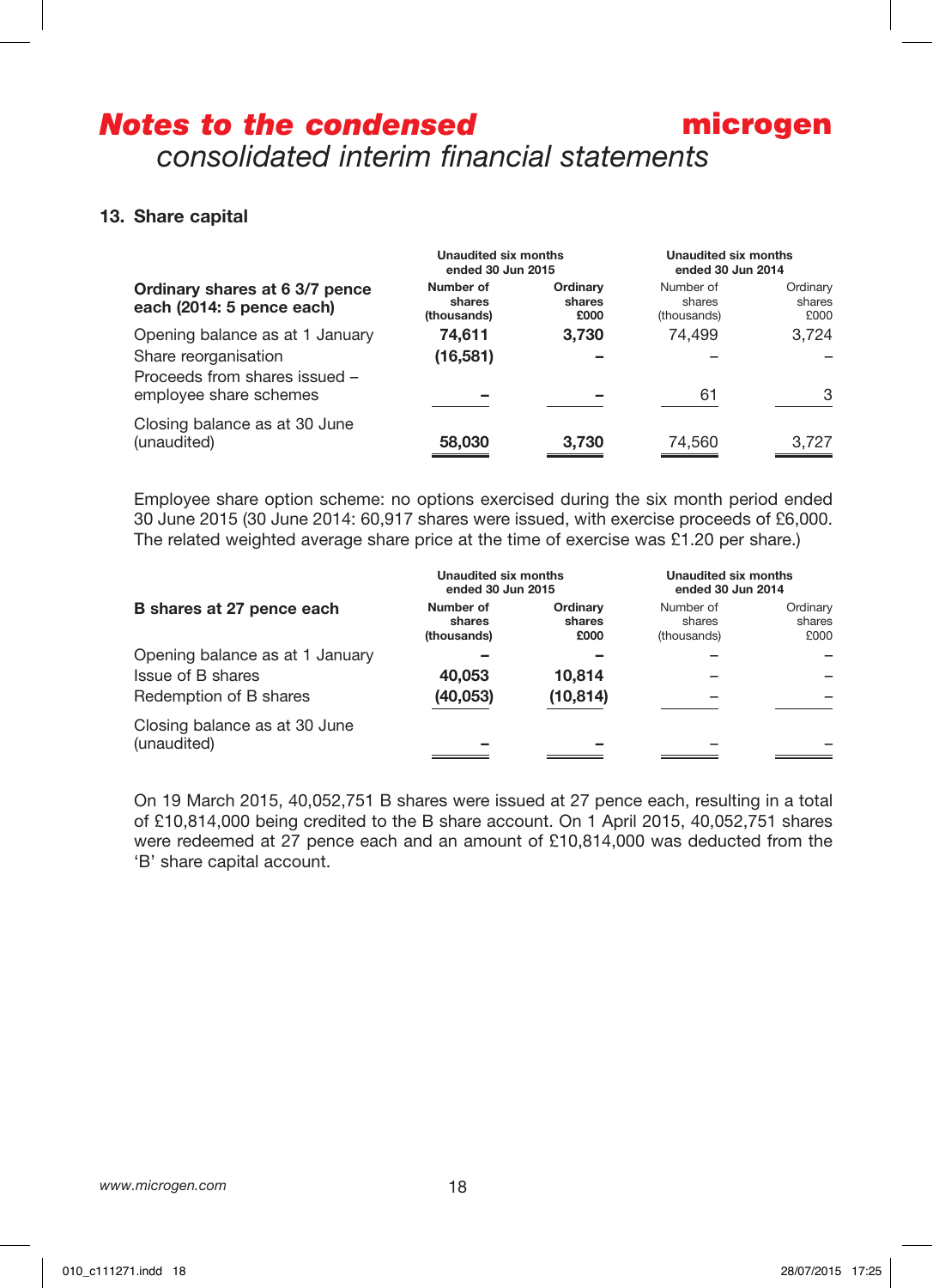# microgen *Notes to the condensed consolidated interim financial statements*

# **13. Share capital (continued)**

|                                                      | Unaudited six months<br>ended 30 Jun 2015 |                            | Unaudited six months<br>ended 30 Jun 2014 |                            |
|------------------------------------------------------|-------------------------------------------|----------------------------|-------------------------------------------|----------------------------|
| C shares at 0.000001 pence<br>each                   | Number of<br>shares<br>(thousands)        | Ordinary<br>shares<br>£000 | Number of<br>shares<br>(thousands)        | Ordinary<br>shares<br>£000 |
| Opening balance as at 1 January<br>Issue of C shares | 34,558                                    |                            |                                           |                            |
| Cancellation of C shares                             | (34, 558)                                 |                            |                                           |                            |
| Closing balance as at 30 June<br>(unaudited)         |                                           |                            |                                           |                            |

On 19 March 2015, 34,557,918 C shares were issued at 0.000001 pence each, resulting in a total of £34 being credited to the C share account. On 19 March 2015, a dividend of 27 pence per C share was declared and was payable on 1 April 2015. The C shares were subsequently reclassified as Deferred Shares and repurchased by the Company for an aggregate consideration of £34 and then subsequently cancelled and an amount of £34 was deducted from the 'C' share capital account.

### **Return of Value to Shareholders**

During the year ended 31 December 2015, the Group announced a Return of Value to shareholders of 27 pence per ordinary share amounting to £20.1 million in cash, by way of a 'B' and 'C' share scheme, which gave shareholders a choice between receiving cash in the form of income or capital. The Return of Value was approved by shareholders on 18 March 2015. The Return of Value was accompanied by a 7 for 9 share consolidation to maintain broad comparability of the share price and return per share of the ordinary shares before and after the creation of the B and C shares.

| Share premium                                   | <b>Unaudited</b><br>six months<br>ended<br>30 Jun 2015<br>£000 | Unaudited six<br>months<br>ended<br>30 Jun 2014<br>£000 |
|-------------------------------------------------|----------------------------------------------------------------|---------------------------------------------------------|
| Opening balance as at 1 January                 | 12.049                                                         | 12.037                                                  |
| Redemption of B shares                          | (8,035)                                                        |                                                         |
| Movement in relation to share options exercised |                                                                | 3                                                       |
| Closing balance as at 30 June (unaudited)       | 4,014                                                          | 12.040                                                  |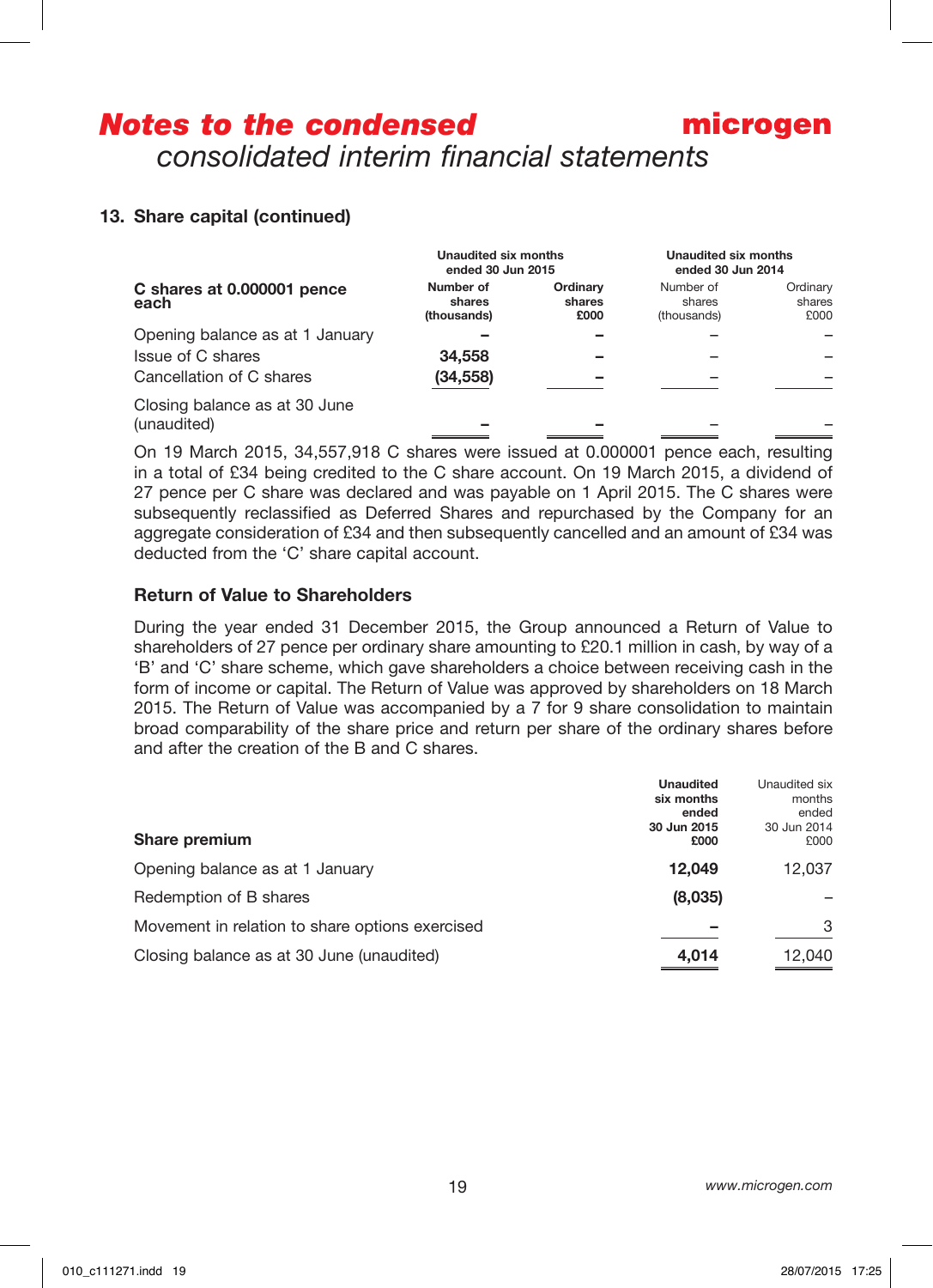# *Independent review report to Microgen plc*

#### **14. Related party transactions**

During the period the Group entered into transactions with Science Group plc. Microgen's Chairman, Martyn Ratcliffe, is chairman of, and equity holder in Science Group plc. An employee of Sagentia Limited (a subsidiary of Science Group plc) provided administrative services to Microgen plc during the period and a cost of £10,800 (2014; six months to June £3,000; full year: £15,000) was charged to Microgen plc.

Transactions between the Company and its subsidiaries, which are related parties, have been eliminated on consolidation. There were no other related party transactions during the six month period ended 30 June 2015 (30 June 2014: £nil), as defined by International Accounting Standard No 24 'Related Party Disclosures', except for key management compensation.

The related party transactions for the year ended 31 December 2014 as defined by International Accounting Standard No 24 'Related Party Disclosures' are disclosed in note 29 of the Microgen plc Annual Report for the year ended 31 December 2014.

#### **15. Statement of directors' responsibilities**

The directors confirm that these condensed interim financial statements have been prepared in accordance with International Accounting Standard 34, 'Interim Financial Reporting', as adopted by the European Union and that the interim management report includes a fair review of the information required by DTR 4.2.7 and DTR 4.2.8, namely:

- an indication of important events that have occurred during the first six months and their impact on the condensed set of financial statements, and a description of the principal risks and uncertainties for the remaining six months of the financial year; and
- material related-party transactions in the first six months and any material changes in the related-party transactions described in the last annual report.

The directors of Microgen plc are listed in the Microgen plc Annual Report for 31 December 2014. A list of current directors is maintained on the Microgen plc website: www.microgen. com

Copies of this statement are being posted to shareholders and will also be available on the investor relations page of our website (www.microgen.com). Further copies are available from the Company Secretary at Old Change House, 128 Queen Victoria Street, London, England, EC4V 4BJ.

By order of the Board

**P Wood** 15 July 2015 Group Finance Director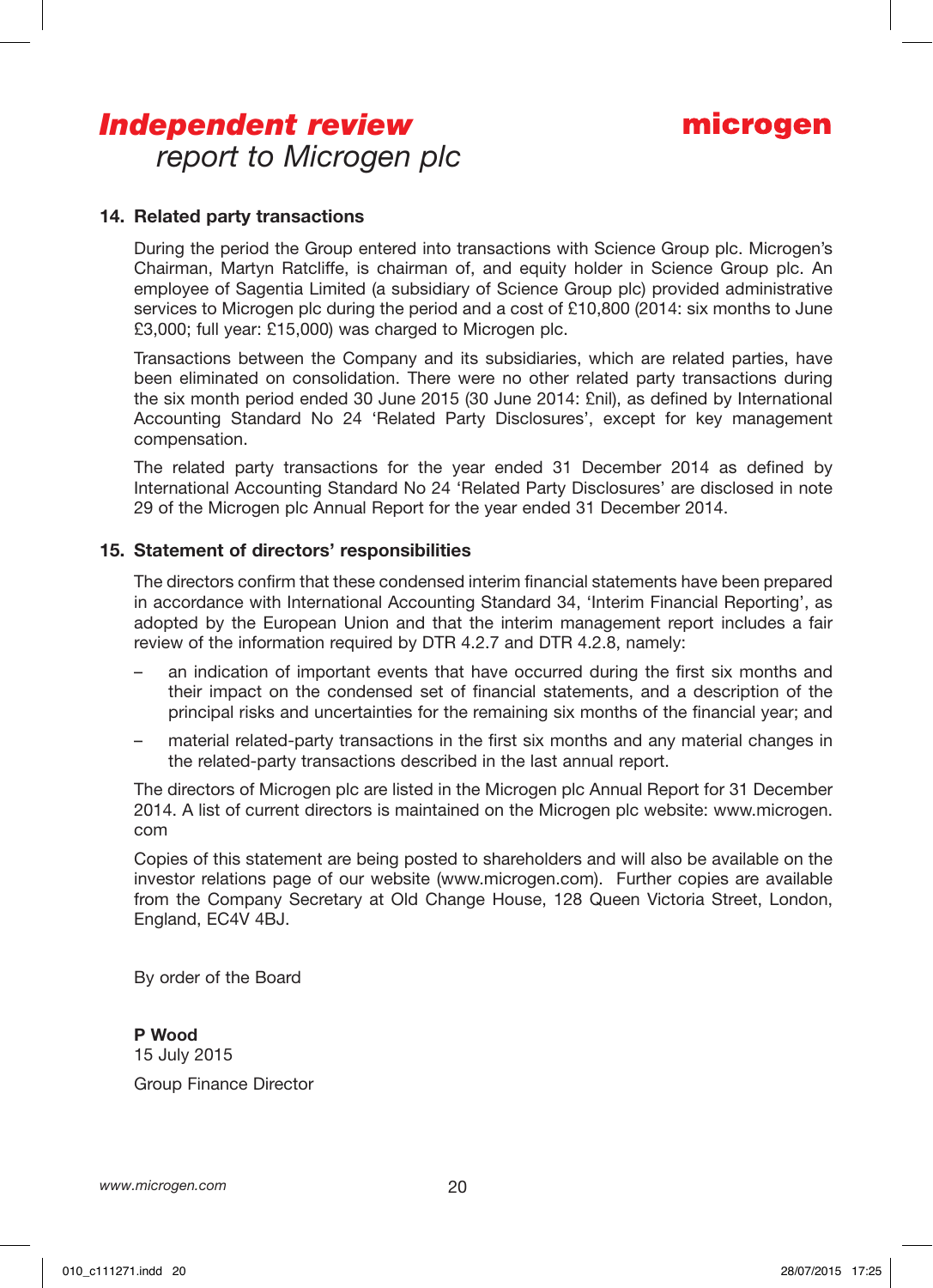# *Independent review report to Microgen plc*



# **Report on the condensed consolidated interim financial statements**

#### **Our conclusion**

We have reviewed the condensed consolidated interim financial statements, defined below, in the interim report of Microgen plc for the six months ended 30 June 2015. Based on our review, nothing has come to our attention that causes us to believe that the condensed consolidated interim financial statements are not prepared, in all material respects, in accordance with International Accounting Standard 34 as adopted by the European Union and the Disclosure and Transparency Rules of the United Kingdom's Financial Conduct Authority.

This conclusion is to be read in the context of what we say in the remainder of this report.

#### **What we have reviewed**

The condensed consolidated interim financial statements, which are prepared by Microgen plc, comprise:

- $\bullet$  the condensed consolidated interim balance sheet as at 30 June 2015;
- $\bullet$  the condensed consolidated interim income statement and interim statement of comprehensive income for the period then ended;
- $\bullet$  the condensed consolidated interim statements of cash flow for the period then ended;
- $\bullet$  the condensed consolidated interim statement of changes in equity for the period then ended; and
- $\bullet$  the explanatory notes to the condensed consolidated interim financial statements.

As disclosed in note 2, the financial reporting framework that has been applied in the preparation of the full annual financial statements of the group is applicable law and International Financial Reporting Standards (IFRSs) as adopted by the European Union.

The condensed consolidated interim financial statements included in the interim report have been prepared in accordance with International Accounting Standard 34, 'Interim Financial Reporting', as adopted by the European Union and the Disclosure and Transparency Rules of the United Kingdom's Financial Conduct Authority.

#### **What a review of condensed consolidated interim financial statements involves**

We conducted our review in accordance with International Standard on Review Engagements (UK and Ireland) 2410, 'Review of Interim Financial Information Performed by the Independent Auditor of the Entity' issued by the Auditing Practices Board for use in the United Kingdom. A review of interim financial information consists of making enquiries, primarily of persons responsible for financial and accounting matters, and applying analytical and other review procedures.

A review is substantially less in scope than an audit conducted in accordance with International Standards on Auditing (UK and Ireland) and, consequently, does not enable us to obtain assurance that we would become aware of all significant matters that might be identified in an audit. Accordingly, we do not express an audit opinion.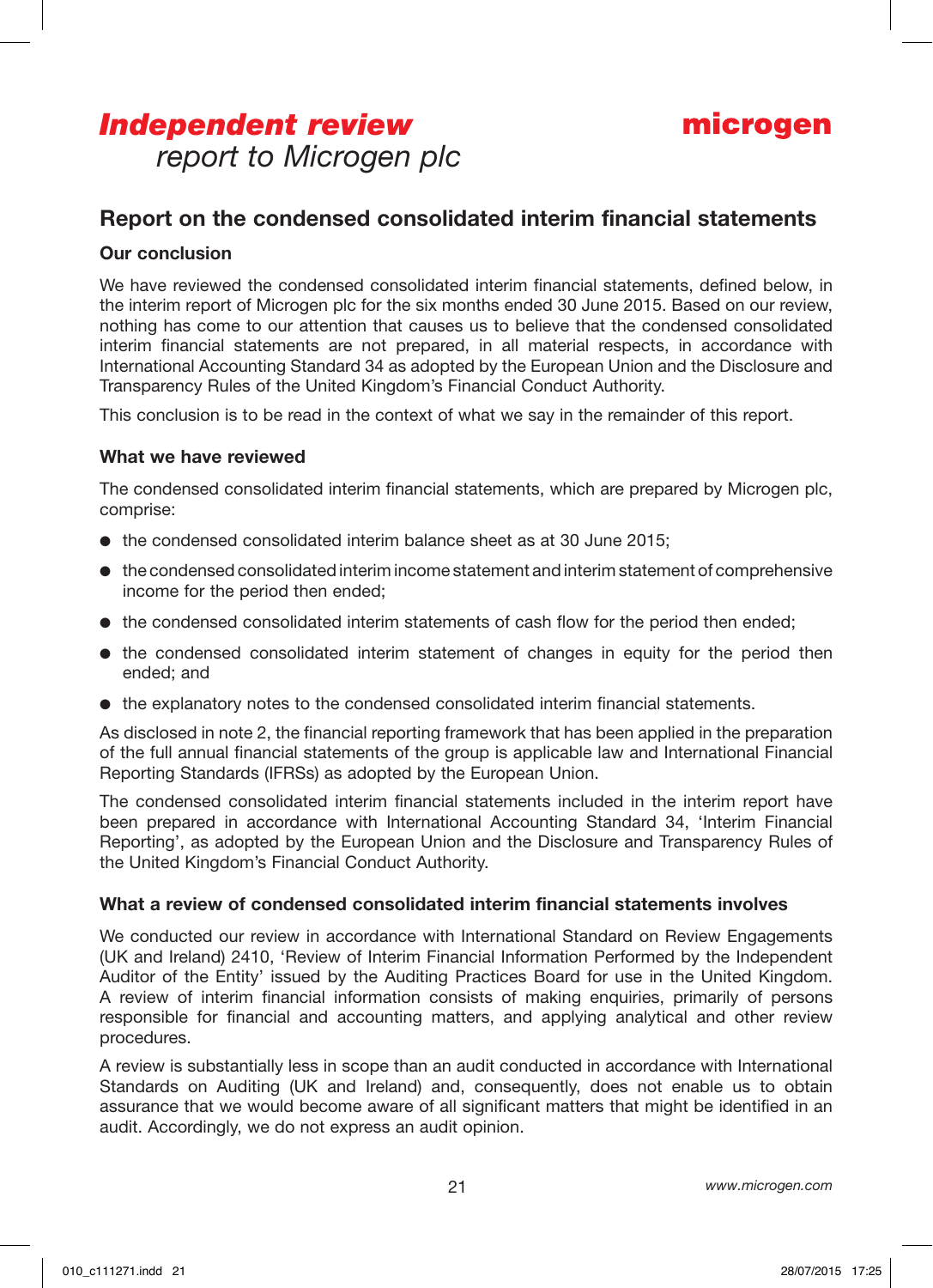

We have read the other information contained in the interim report and considered whether it contains any apparent misstatements or material inconsistencies with the information in the condensed consolidated interim financial statements.

#### **Responsibilities for the condensed consolidated interim financial statements and the review**

#### **Our responsibilities and those of the directors**

The interim report, including the condensed consolidated interim financial statements, is the responsibility of, and has been approved by, the directors. The directors are responsible for preparing the interim report in accordance with the Disclosure and Transparency Rules of the United Kingdom's Financial Conduct Authority.

Our responsibility is to express to the company a conclusion on the condensed consolidated interim financial statements in the interim report based on our review. This report, including the conclusion, has been prepared for and only for the company for the purpose of complying with the Disclosure and Transparency Rules of the Financial Conduct Authority and for no other purpose. We do not, in giving this conclusion, accept or assume responsibility for any other purpose or to any other person to whom this report is shown or into whose hands it may come save where expressly agreed by our prior consent in writing.

The maintenance and integrity of the Microgen plc website is the responsibility of the directors; the work carried out by the auditors does not involve consideration of these matters and, accordingly, the auditors accept no responsibility for any changes that may have occurred to the financial statements since they were initially presented on the website.

Legislation in the United Kingdom governing the preparation and dissemination of financial statements may differ from legislation in other jurisdictions.

PricewaterhouseCoopers LLP Chartered Accountants 15 July 2015 Uxbridge